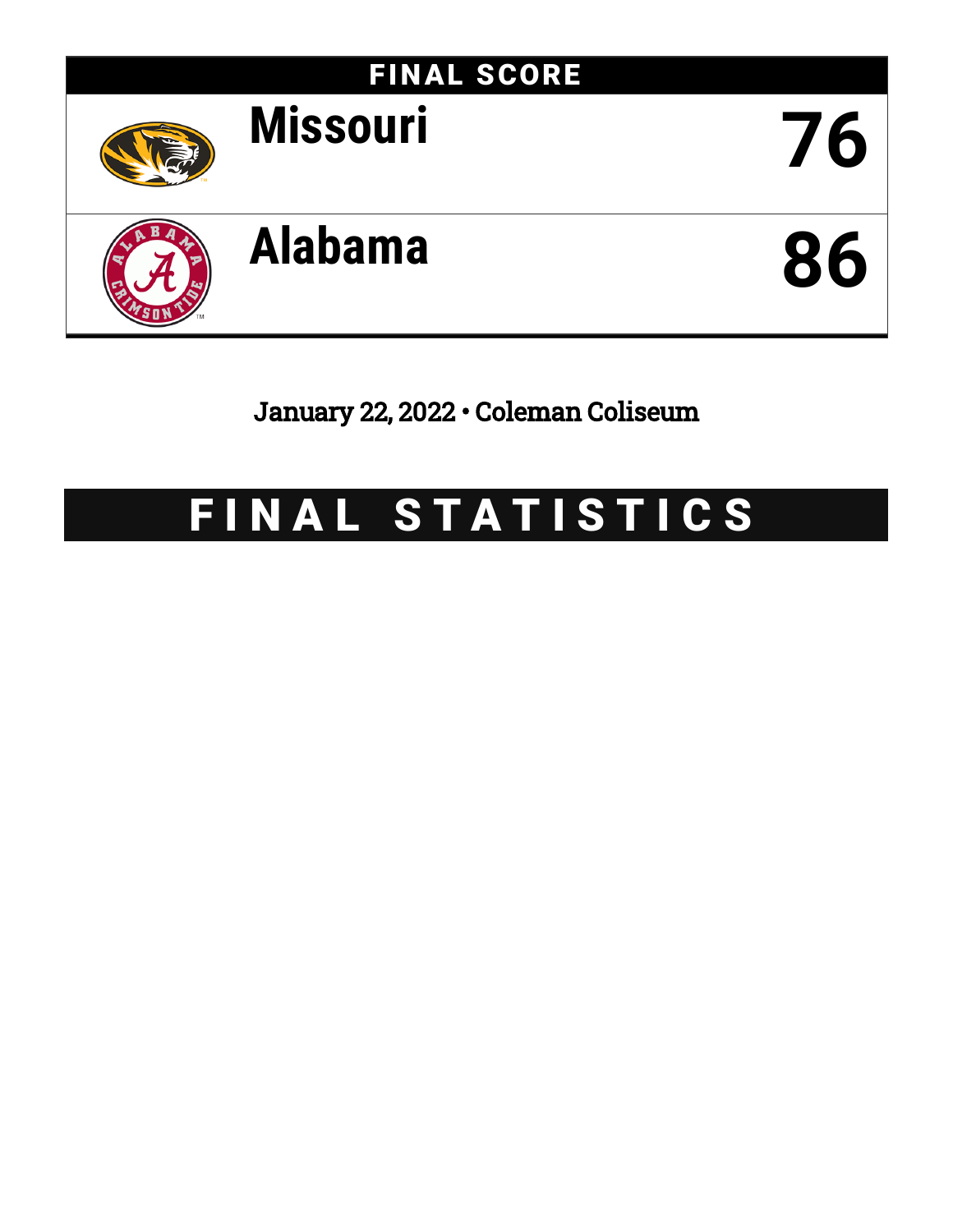### **Official Box Score Missouri vs Alabama Game Totals -- Final Statistics January 22, 2022 at Coleman Coliseum**



# **Missouri 76**

| No. | Plaver                    | S  | <b>Pts</b>      | FG       | 3FG       | FT      | 0R | DR       | TR       | PF       | A        | TO       | <b>B</b> lk   | Stl      | Min        | $+/-$ |
|-----|---------------------------|----|-----------------|----------|-----------|---------|----|----------|----------|----------|----------|----------|---------------|----------|------------|-------|
| 04  | PICKETT, JAVON            | G  | 12 <sup>°</sup> | $4 - 10$ | 1-4       | $3 - 4$ | 0  |          |          | 2        | 3        |          | 0             | 0        | 37         | -9    |
| 05  | <b>COLEMAN, JARRON</b>    | G  | 17              | $6 - 12$ | $5-9$     | $0 - 0$ |    | 3        | 4        | 4        | 3        | 5        | $\mathbf{0}$  | 2        | 38         | -6    |
| 12  | <b>GORDON, DAJUAN</b>     | G  | 12              | $5-9$    | $2 - 3$   | $0 - 0$ | 3  | 1        | 4        | 5        | 2        |          |               |          | 26         | 0     |
| 23  | <b>BRAZILE, TREVON</b>    |    |                 | $3 - 4$  | $1 - 2$   | $0 - 0$ | 2  |          | 3        | $\Omega$ | 0        | 1        | $\mathcal{P}$ |          | 13         | 2     |
| 24  | <b>BROWN, KOBE</b>        | F. | 6               | $3 - 13$ | $0 - 3$   | $0 - 0$ | 5  | 5        | 10       | 4        | 4        | 2        |               |          | 38         | $-13$ |
| 01  | DAVIS, AMARI              | G  | 12 <sup>2</sup> | $6 - 10$ | $0 - 0$   | $0 - 0$ | 2  | $\Omega$ | 2        | 4        |          | 1        | $\Omega$      | 2        | 25         | $-16$ |
| 11  | KEITA, YAYA               | F  | っ               | $1 - 2$  | $0 - 0$   | $0 - 0$ | 0  | 1        | 1        | 0        | 0        | 0        | $\Omega$      | 0        | 3          | 1     |
| 13  | <b>BROWN, KALEB</b>       | G  | $\Omega$        | $0 - 0$  | $0 - 0$   | $0 - 0$ | 0  | 0        | $\Omega$ | 0        | 0        | $\Omega$ | $\Omega$      | $\Omega$ | 2          | 2     |
| 21  | <b>DEGRAY III, RONNIE</b> | F. | 8               | $3-5$    | $2 - 3$   | $0 - 1$ | 0  | 2        | 2        | 4        | $\Omega$ | $\Omega$ | $\Omega$      | $\Omega$ | 18         | -11   |
|     | TEAM                      |    |                 |          |           |         |    | 2        | 3        | 0        |          | 0        |               |          |            |       |
|     | <b>TOTALS</b>             |    |                 | 76 31-65 | $11 - 24$ | $3 - 5$ | 14 | 16       | 30       | 23       | 13       | 11       | 4             |          | <b>200</b> |       |
|     |                           |    |                 |          |           |         |    |          |          |          |          |          |               |          |            |       |

| <b>Shooting By Period</b><br>Period | FG        | FG%   | 3FG       | 3FG%     | FT      | FT%   | Last FG: 2nd-01:38<br>Largest lead: By 14 at |
|-------------------------------------|-----------|-------|-----------|----------|---------|-------|----------------------------------------------|
| 1st Half                            | 17-34     | 50%   | 4-11      | 36%      | $2 - 2$ | 100%  | Technical Fouls: None.                       |
| 2nd Half                            | 14.31     | 45%   | 7-13      | 54%      | $1 - 3$ | 33%   |                                              |
| Game                                | $31 - 65$ | 47.7% | $11 - 24$ | $45.8\%$ | $3 - 5$ | 60.0% |                                              |

# **Alabama 86**

| No. | Plaver                  | S | <b>Pts</b> | FG.      | 3FG      | FТ        | 0 <sub>R</sub> | DR | TR       | PF       | A        | TO       | <b>B</b> lk | Stl      | Min        | $+/-$ |
|-----|-------------------------|---|------------|----------|----------|-----------|----------------|----|----------|----------|----------|----------|-------------|----------|------------|-------|
| 00  | <b>GURLEY, NOAH</b>     | F | 8          | $3 - 3$  | $0-0$    | 2-4       | 3              | 0  | 3        |          |          |          |             | 0        | 17         | -10   |
| 02  | MILES, DARIUS           | F |            | $2 - 4$  | $1 - 3$  | $2 - 3$   | $\overline{2}$ | 2  | 4        | 3.       | 0        | 2        |             | 0        | 16         | 13    |
| 03  | DAVISON, JD             | G | 17         | $4 - 8$  | $3 - 4$  | $6 - 8$   |                | 3  | 4        |          | 2        | 2        |             |          | 32         | 9     |
| 05  | SHACKELFORD, JADEN      | G | 21         | $6 - 16$ | $2-6$    | $7 - 7$   | $\overline{2}$ | 5  |          |          |          | $\Omega$ | 0           |          | 33         | 8     |
| 14  | ELLIS, KEON             | G | 9          | $3-6$    | $3 - 4$  | $0 - 0$   | 3              | 0  | 3        | 4        | 1        | 2        |             | 3        | 32         | 18    |
| 01  | HOLT, JUSAUN            | G | $\Omega$   | $0 - 2$  | $0 - 2$  | $0 - 0$   | $\Omega$       | 0  | $\Omega$ | 0        | 0        | $\Omega$ | $\Omega$    | 0        | 11         | $-2$  |
| 10  | <b>BEDIAKO, CHARLES</b> | С | 3          | $1 - 2$  | $0 - 0$  | $1 - 2$   |                | 0  |          | 2        | 0        | 0        |             | 0        | 8          | $-7$  |
| 13  | <b>QUINERLY, JAHVON</b> | G | 13         | $5 - 14$ | $0 - 3$  | $3 - 4$   | $\mathbf{0}$   | 5  | 5.       |          | 9        | 2        | 0           | 2        | 36         | 11    |
| 21  | <b>JOHNSON, BRITTON</b> | G | 2          | $1 - 3$  | $0 - 2$  | $0 - 1$   | 3              | 0  | 3        |          | 0        | 1        | 0           | 0        | 3          | 1     |
| 33  | ROJAS, JAMES            | F | 6.         | $3-6$    | $0 - 3$  | $0 - 0$   | 3              | 3  | 6        | 0        | $\Omega$ | 1        | 0           | $\Omega$ | 12         | 9     |
|     | <b>TEAM</b>             |   |            |          |          |           | 5              | 3  | 8        | $\Omega$ |          | 0        |             |          |            |       |
|     | TOTALS                  |   | 86         | 28-64    | $9 - 27$ | $21 - 29$ | 23             | 21 | 44       | 13       | 14       | 11       | 5           |          | <b>200</b> |       |

| Game                                | 28-64     | 43.8% | $9 - 27$ | 33.3% | $21 - 29$ | 72.4% |   |
|-------------------------------------|-----------|-------|----------|-------|-----------|-------|---|
| 2nd Half                            | $17 - 30$ | 57%   | 4-9      | 44%   | $12 - 15$ | 80%   |   |
| 1st Half                            | 11-34     | 32%   | $5-18$   | 28%   | $9 - 14$  | 64%   | Τ |
| <b>Shooting By Period</b><br>Period | FG        | FG%   | 3FG      | 3FG%  | FT        | FT%   |   |

*Last FG:* 2nd-01:27 *Largest lead:* By 10 at *Technical Fouls:* None.

| Game Notes:                                      | <b>Score</b>                                                        | 1st | 2nd | тот               | <b>Points</b> | <b>MIZZOU</b> | <b>Bama</b>    |
|--------------------------------------------------|---------------------------------------------------------------------|-----|-----|-------------------|---------------|---------------|----------------|
| Officials: Pat Adams, K.B. Burdett Jr., Valdimir | <b>MIZZOU</b>                                                       | 40  | 36  | 76                | In the Paint  | 36            | 38             |
| Voyard-Tadal<br>Attendance: 10799                | Bama                                                                | 36  | 50  | 86                | Off Turns     | 18            | 2 <sup>1</sup> |
|                                                  |                                                                     |     |     |                   | 2nd Chance    | 18            | 24             |
| Start Time: 11:00 PM<br>Conference Game:         | MIZZOU led for 33:21. Bama led for 5:06.<br>Game was tied for $0.0$ |     |     | <b>Fast Break</b> | $ -$          |               |                |

**MIZZOU led for 33:21. Bama led for 5:06. Game was tied for 0:0.** Times tied: **2** Lead Changes: **3**

|            | ິ              | ິ              |
|------------|----------------|----------------|
| Off Turns  | 18             | 21             |
| 2nd Chance | 18             | 24             |
| Fast Break |                | 12             |
| Bench      | 22             | 24             |
| Per Poss   | 1.188<br>33/64 | 1.344<br>39/64 |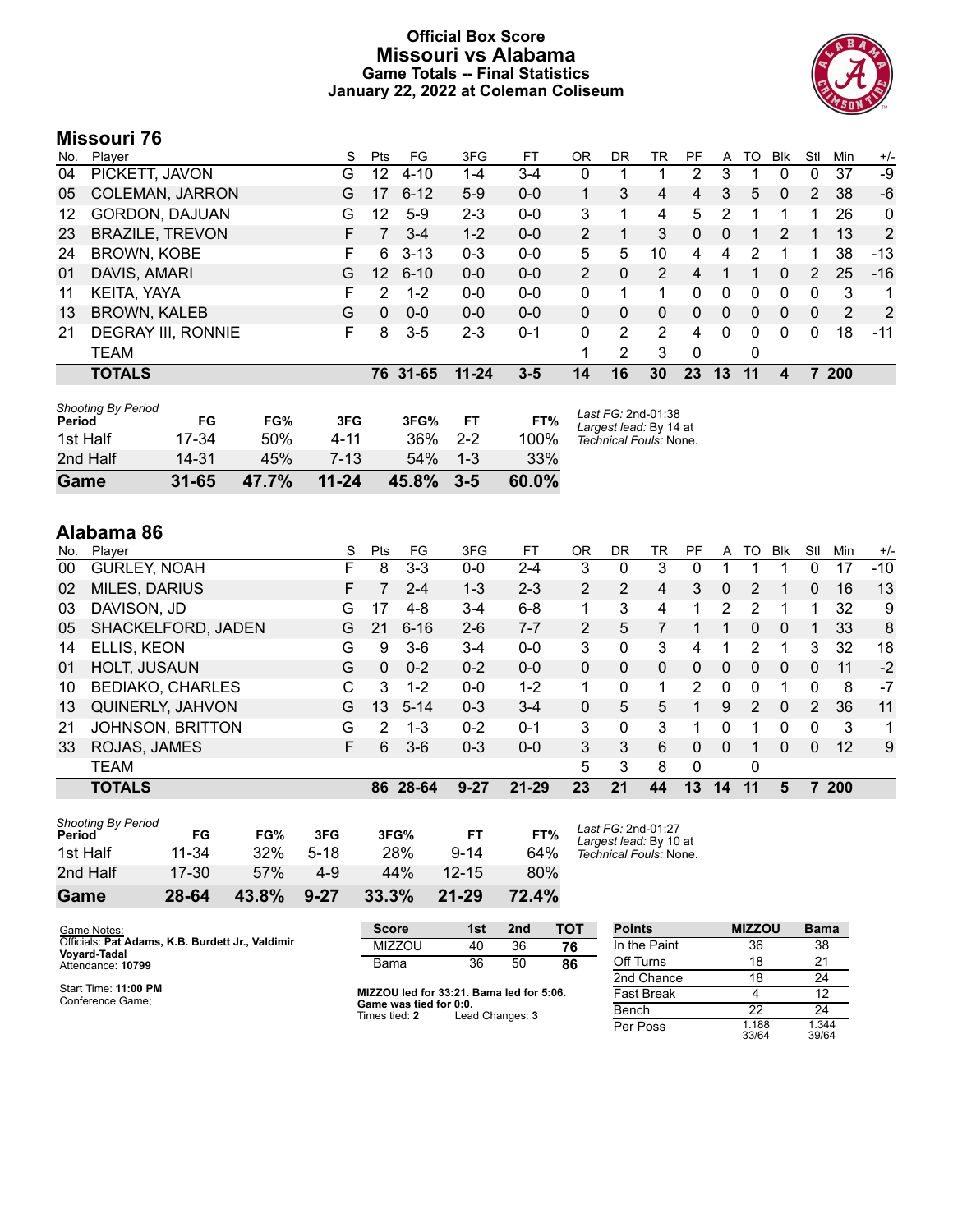### **Official Box Score Missouri vs Alabama First Half Statistics Only January 22, 2022 at Coleman Coliseum**



# **Missouri 40**

| No. | Plaver                    | S  | <b>Pts</b>    | <b>FG</b> | 3FG     | <b>FT</b> | <b>OR</b>      | <b>DR</b> | TR       | PF            | A        | TO | <b>B</b> lk  | Stl      | Min | $+/-$          |
|-----|---------------------------|----|---------------|-----------|---------|-----------|----------------|-----------|----------|---------------|----------|----|--------------|----------|-----|----------------|
| 04  | PICKETT, JAVON            | G  | 9             | $3-5$     | 1-2     | $2 - 2$   | 0              | 0         | 0        |               |          |    | 0            | 0        | 18  | 5              |
| 05  | <b>COLEMAN, JARRON</b>    | G  | 8             | $3 - 5$   | $2 - 3$ | $0 - 0$   | 0              | 3         | 3        | 2             |          |    | 0            |          | 19  | 8              |
| 12  | GORDON, DAJUAN            | G  |               | $3-5$     | $1 - 2$ | $0-0$     | 2              |           | 3        | 2             | 2        |    |              |          | 14  | 4              |
| 23  | <b>BRAZILE, TREVON</b>    | F. | 4             | $2 - 3$   | $0 - 1$ | $0-0$     | $\overline{2}$ | 0         | 2        | 0             | 0        | 0  | 2            |          | 10  | $\overline{7}$ |
| 24  | <b>BROWN, KOBE</b>        | F. | 4             | $2-9$     | $0 - 3$ | $0-0$     | 3              | 4         |          |               | 3        | 0  | 0            | 0        | 19  | 2              |
| 01  | DAVIS, AMARI              | G  | 6             | $3 - 5$   | $0 - 0$ | $0 - 0$   |                | 0         |          | $\mathcal{P}$ |          | 0  | $\Omega$     | 0        | 14  | $-4$           |
| 11  | KEITA, YAYA               | F  | $\mathcal{P}$ | $1 - 2$   | $0 - 0$ | $0-0$     | $\Omega$       |           |          | 0             | 0        | 0  | 0            | 0        | 3   | 1              |
| 13  | <b>BROWN, KALEB</b>       | G  | 0             | $0 - 0$   | $0 - 0$ | $0 - 0$   | 0              | 0         | $\Omega$ | $\Omega$      | 0        | 0  | $\mathbf{0}$ | 0        | 2   | 2              |
| 21  | <b>DEGRAY III, RONNIE</b> | F. | 0             | $0 - 0$   | $0-0$   | $0 - 0$   | $\Omega$       | 1         | 1        | 2             | $\Omega$ | 0  | 0            | $\Omega$ | 3   | -5             |
|     | TEAM                      |    |               | $0-0$     |         |           | 0              | 2         | 2        | $\Omega$      |          | 0  |              |          |     |                |
|     | <b>TOTALS</b>             |    | 40            | $17 - 34$ | 4-11    | $2 - 2$   | 8              | 12        | 20       | 10            | 8        | 3  | З            | 3        | 100 |                |

| <b>Shooting By Period</b><br>Period | FG        | FG%   | 3FG       | 3FG%  |         | FT%   | Last FG Half: MIZZOU 2nd-01:38 |
|-------------------------------------|-----------|-------|-----------|-------|---------|-------|--------------------------------|
| 1st Half                            | 17-34     | 50%   | 4-11      | 36%   | $2 - 2$ | 100%  |                                |
| Game                                | $31 - 65$ | 47.7% | $11 - 24$ | 45.8% | $-3-5$  | 60.0% |                                |

# **Alabama 36**

| No. | Plaver                  | S | <b>Pts</b>    | FG        | 3FG      | <b>FT</b> | <b>OR</b> | DR       | TR | PF | A | TO | <b>Blk</b>     | Stl          | Min | $+/-$ |
|-----|-------------------------|---|---------------|-----------|----------|-----------|-----------|----------|----|----|---|----|----------------|--------------|-----|-------|
| 00  | <b>GURLEY, NOAH</b>     | F | 6             | $2 - 2$   | $0 - 0$  | $2 - 4$   | 3         | 0        | 3  | 0  | 0 | 0  |                | 0            | 12  | $-4$  |
| 02  | <b>MILES, DARIUS</b>    | F | 3             | $1 - 2$   | $1 - 2$  | $0 - 0$   | 0         |          |    | 3  | 0 |    |                | 0            |     | 6     |
| 03  | DAVISON, JD             | G | 6             | $1 - 4$   | $1 - 2$  | $3 - 4$   | 0         |          |    |    | 2 |    | 0              |              | 15  | -5    |
| 05  | SHACKELFORD, JADEN      | G | 10            | $3-9$     | $1 - 4$  | $3 - 3$   |           | 3        | 4  | 0  |   | 0  | $\overline{0}$ | 0            | 14  | $-4$  |
| 14  | ELLIS, KEON             | G | 6.            | $2 - 2$   | $2 - 2$  | $0 - 0$   | 1         | 0        |    |    |   | 0  | 0              |              | 16  | -3    |
| 01  | <b>HOLT, JUSAUN</b>     | G | 0             | $0 - 1$   | $0 - 1$  | $0 - 0$   | 0         | 0        | 0  | 0  | 0 | 0  | $\mathbf{0}$   | 0            | 7   | $-4$  |
| 10  | <b>BEDIAKO, CHARLES</b> | C |               | $0 - 1$   | $0 - 0$  | $1 - 2$   | 1.        | $\Omega$ |    |    | 0 | 0  |                | 0            | 5   | 0     |
| 13  | QUINERLY, JAHVON        | G | $\Omega$      | $0 - 6$   | $0 - 2$  | $0 - 0$   | 0         |          |    | 0  | 4 |    | $\Omega$       | 0            | 17  | $-2$  |
| 21  | <b>JOHNSON, BRITTON</b> | G | 2             | $1 - 3$   | $0 - 2$  | $0 - 1$   | 3         | $\Omega$ | 3  |    | 0 |    | $\Omega$       | 0            | 3   | 1     |
| 33  | ROJAS, JAMES            | F | $\mathcal{P}$ | $1 - 4$   | $0 - 3$  | $0 - 0$   | 0         |          |    | 0  | 0 | 0  | $\mathbf{0}$   | $\mathbf{0}$ | 5   | $-5$  |
|     | <b>TEAM</b>             |   |               | $0 - 0$   |          |           | 4         | 2        | 6  | 0  |   | 0  |                |              |     |       |
|     | <b>TOTALS</b>           |   | 36            | $11 - 34$ | $5 - 18$ | $9 - 14$  | 13        | 9        | 22 |    | 8 | 4  | 3              | 2            | 100 |       |

| <b>Shooting By Period</b><br>Period | FG    | FG%   | 3FG      | 3FG%  | FT        | FT%   |
|-------------------------------------|-------|-------|----------|-------|-----------|-------|
| 1st Half                            | 11-34 | 32%   | $5-18$   | 28%   | $9 - 14$  | 64%   |
| Game                                | 28-64 | 43.8% | $9 - 27$ | 33.3% | $21 - 29$ | 72.4% |

*Last FG Half:* Bama 2nd-01:27

| Game Notes:                                                      | <b>Score</b>  | 1st | 2nd | <b>TOT</b> | <b>Points (This Period)</b> | MIZZOU Bama    |                |
|------------------------------------------------------------------|---------------|-----|-----|------------|-----------------------------|----------------|----------------|
| Officials: Pat Adams, K.B. Burdett Jr., Valdimir<br>Voyard-Tadal | <b>MIZZOU</b> | 40  | 36  | 76         | In the Paint                | 22             | 12             |
| Attendance: 10799                                                | Bama          | 36  | 50  | 86         | Off Turns                   |                |                |
|                                                                  |               |     |     |            | 2nd Chance                  |                | 11             |
| Start Time: 11:00 PM<br>Conference Game:                         |               |     |     |            | <b>Fast Break</b>           |                |                |
|                                                                  |               |     |     |            | Bench                       |                |                |
|                                                                  |               |     |     |            | Per Poss                    | 1.333<br>18/30 | 1.029<br>16/35 |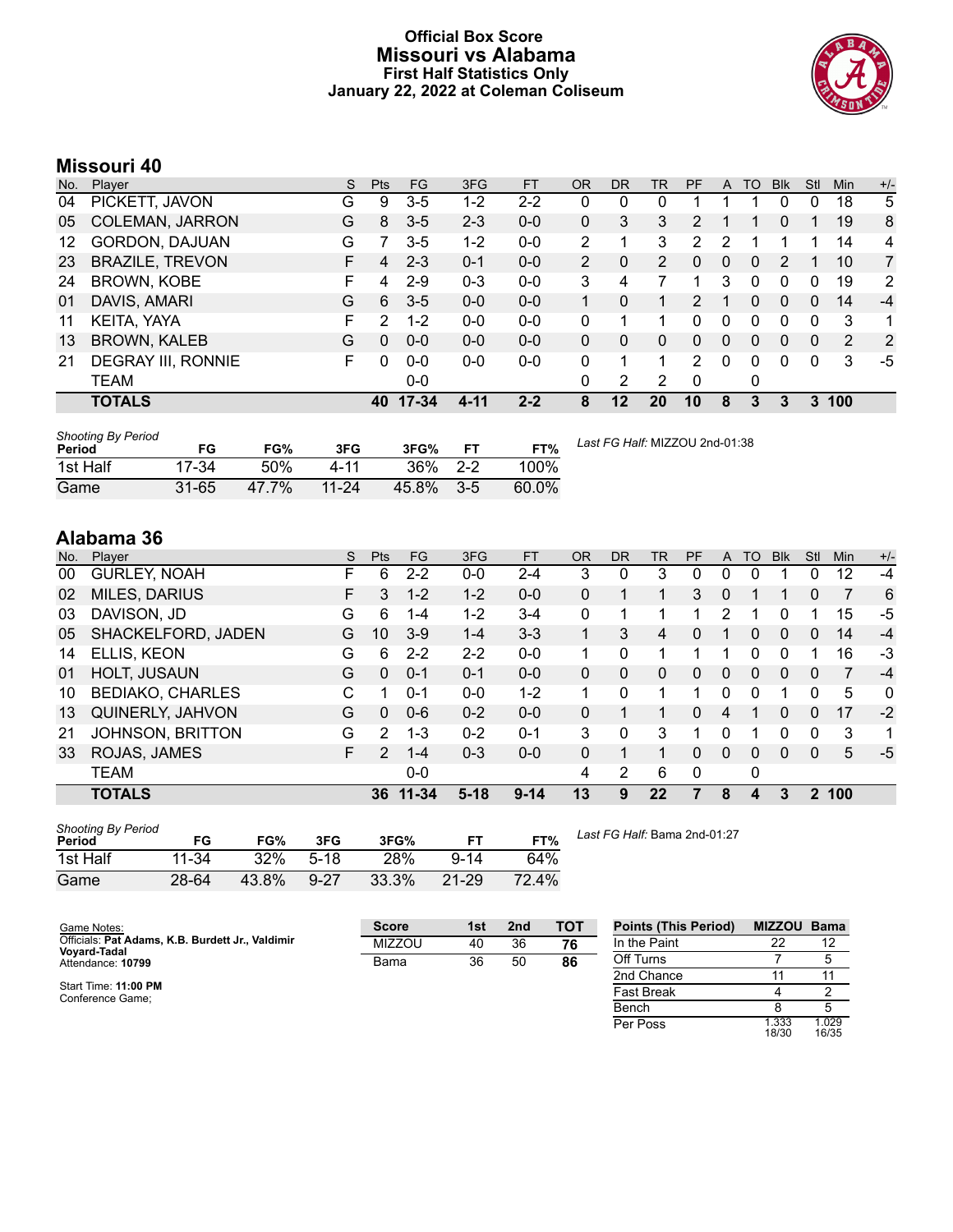#### **Official Play-By-Play Missouri vs Alabama First Half January 22, 2022 at Coleman Coliseum**



#### **Period 1**

<mark>Starters:</mark><br>Missouri: 4 PICKETT,JAVON (G); 5 COLEMAN,JARRON (G); 12 GORDON,DAJUAN (G); 23 BRAZILE,TREVON (F); 24 BROWN,KOBE (F);<br>**Alabama**: 0 GURLEY,NOAH (F); 2 MILES,DARIUS (F); 3 DAVISON,JD (G); 5 SHACKELFORD,JADEN (G);

| Time           | <b>VISITORS: Missouri</b>                                          | <b>Score</b> | <b>Margin</b>  | <b>HOME: Alabama</b>                           |
|----------------|--------------------------------------------------------------------|--------------|----------------|------------------------------------------------|
| 19:33          |                                                                    |              |                | TURNOVER by DAVISON, JD                        |
| 19:33          | STEAL by BRAZILE, TREVON                                           |              |                |                                                |
| 19:29          | GOOD! DUNK by BRAZILE, TREVON [FB]                                 | $0 - 2$      | V <sub>2</sub> |                                                |
| 19:07          |                                                                    | $3-2$        | H <sub>1</sub> | GOOD! 3PTR by MILES, DARIUS                    |
| 19:07          |                                                                    |              |                | ASSIST by DAVISON, JD                          |
| 18:38          | GOOD! 3PTR by GORDON, DAJUAN                                       | $3-5$        | V <sub>2</sub> |                                                |
| 18:38          | ASSIST by COLEMAN, JARRON                                          |              |                |                                                |
| 18:29          |                                                                    |              |                | SUB OUT: DAVISON, JD                           |
| 18:29          |                                                                    |              |                | SUB IN: QUINERLY, JAHVON                       |
| 18:28          |                                                                    |              |                | TURNOVER by QUINERLY, JAHVON                   |
| 18:28          | STEAL by COLEMAN, JARRON                                           |              |                |                                                |
| 18:23          | MISSED LAYUP by PICKETT, JAVON                                     |              |                |                                                |
| 18:17          | REBOUND (OFF) by GORDON, DAJUAN                                    |              |                |                                                |
| 18:17          | GOOD! LAYUP by GORDON, DAJUAN                                      | $3 - 7$      | V <sub>4</sub> |                                                |
| 18:08          |                                                                    |              |                | TURNOVER by MILES, DARIUS                      |
| 17:52          | MISSED 3PTR by BROWN, KOBE                                         |              |                |                                                |
| 17:51<br>17:51 | REBOUND (OFF) by BRAZILE, TREVON                                   |              |                |                                                |
|                |                                                                    |              |                | FOUL by MILES, DARIUS                          |
| 17:51<br>17:51 |                                                                    |              |                | SUB OUT: MILES, DARIUS<br>SUB IN: HOLT, JUSAUN |
| 17:47          | GOOD! 3PTR by COLEMAN, JARRON                                      | $3 - 10$     | V <sub>7</sub> |                                                |
| 17:47          | ASSIST by BROWN, KOBE                                              |              |                |                                                |
| 17:35          |                                                                    |              |                | MISSED 3PTR by SHACKELFORD, JADEN              |
| 17:31          |                                                                    |              |                | REBOUND (OFF) by GURLEY, NOAH                  |
| 17:22          |                                                                    |              |                | MISSED LAYUP by QUINERLY, JAHVON               |
| 17:22          | BLOCK by BRAZILE, TREVON                                           |              |                |                                                |
| 17:17          |                                                                    |              |                | REBOUND (OFF) by ELLIS, KEON                   |
| 17:11          |                                                                    |              |                | MISSED 3PTR by SHACKELFORD, JADEN              |
| 17:11          | REBOUND (DEF) by TEAM                                              |              |                |                                                |
| 17:10          |                                                                    |              |                | SUB OUT: GURLEY, NOAH                          |
| 17:10          |                                                                    |              |                | SUB IN: ROJAS, JAMES                           |
| 17:10          | SUB OUT: GORDON, DAJUAN                                            |              |                |                                                |
| 17:10          | SUB IN: DAVIS, AMARI                                               |              |                |                                                |
| 16:58          | MISSED 3PTR by BROWN, KOBE                                         |              |                |                                                |
| 16:54          | REBOUND (OFF) by DAVIS, AMARI                                      |              |                |                                                |
| 16:54          | GOOD! LAYUP by DAVIS, AMARI                                        | $3 - 12$     | V <sub>9</sub> |                                                |
| 16:38          |                                                                    |              |                | MISSED 3PTR by QUINERLY, JAHVON                |
| 16:34          | REBOUND (DEF) by BROWN, KOBE                                       |              |                |                                                |
| 16:32          | GOOD! LAYUP by DAVIS, AMARI [FB]                                   | $3 - 14$     | $V$ 11         |                                                |
| 16:32          | ASSIST by BROWN, KOBE                                              |              |                |                                                |
| 16:30          |                                                                    |              |                | TIMEOUT 30SEC                                  |
| 16:30          | <b>TIMEOUT MEDIA</b>                                               |              |                |                                                |
| 16:30          |                                                                    |              |                | SUB OUT: SHACKELFORD, JADEN                    |
| 16:30          |                                                                    |              |                | SUB OUT: ELLIS, KEON                           |
| 16:30          |                                                                    |              |                | SUB IN: DAVISON, JD                            |
| 16:30          |                                                                    |              |                | SUB IN: JOHNSON, BRITTON                       |
| 16:30          | SUB OUT: BRAZILE, TREVON                                           |              |                |                                                |
| 16:30          | SUB IN: DEGRAY III, RONNIE                                         |              |                |                                                |
| 16:16          |                                                                    |              |                | MISSED 3PTR by HOLT, JUSAUN                    |
| 16:12          |                                                                    |              |                | REBOUND (OFF) by JOHNSON, BRITTON              |
| 15:58          |                                                                    | $5 - 14$     | V <sub>9</sub> | GOOD! LAYUP by JOHNSON, BRITTON                |
| 15:58          |                                                                    |              |                | ASSIST by QUINERLY, JAHVON                     |
| 15:58<br>15:58 | FOUL by DAVIS, AMARI                                               |              |                |                                                |
| 15:58          |                                                                    |              |                | MISSED FT by JOHNSON, BRITTON                  |
| 15:39          | REBOUND (DEF) by COLEMAN, JARRON<br>MISSED 3PTR by COLEMAN, JARRON |              |                |                                                |
| 15:36          |                                                                    |              |                | REBOUND (DEF) by DAVISON, JD                   |
| 15:29          |                                                                    | $7 - 14$     | V <sub>7</sub> | GOOD! LAYUP by ROJAS, JAMES                    |
| 15:29          |                                                                    |              |                | ASSIST by DAVISON, JD                          |
| 15:13          | TURNOVER by PICKETT, JAVON                                         |              |                |                                                |
| 15:13          |                                                                    |              |                | STEAL by DAVISON, JD                           |
| 15:06          |                                                                    |              |                | MISSED 3PTR by ROJAS, JAMES                    |
| 15:03          | REBOUND (DEF) by DEGRAY III, RONNIE                                |              |                |                                                |
| 14:51          | GOOD! 3PTR by PICKETT, JAVON                                       | $7 - 17$     | $V$ 10         |                                                |
| 14:51          | ASSIST by BROWN, KOBE                                              |              |                |                                                |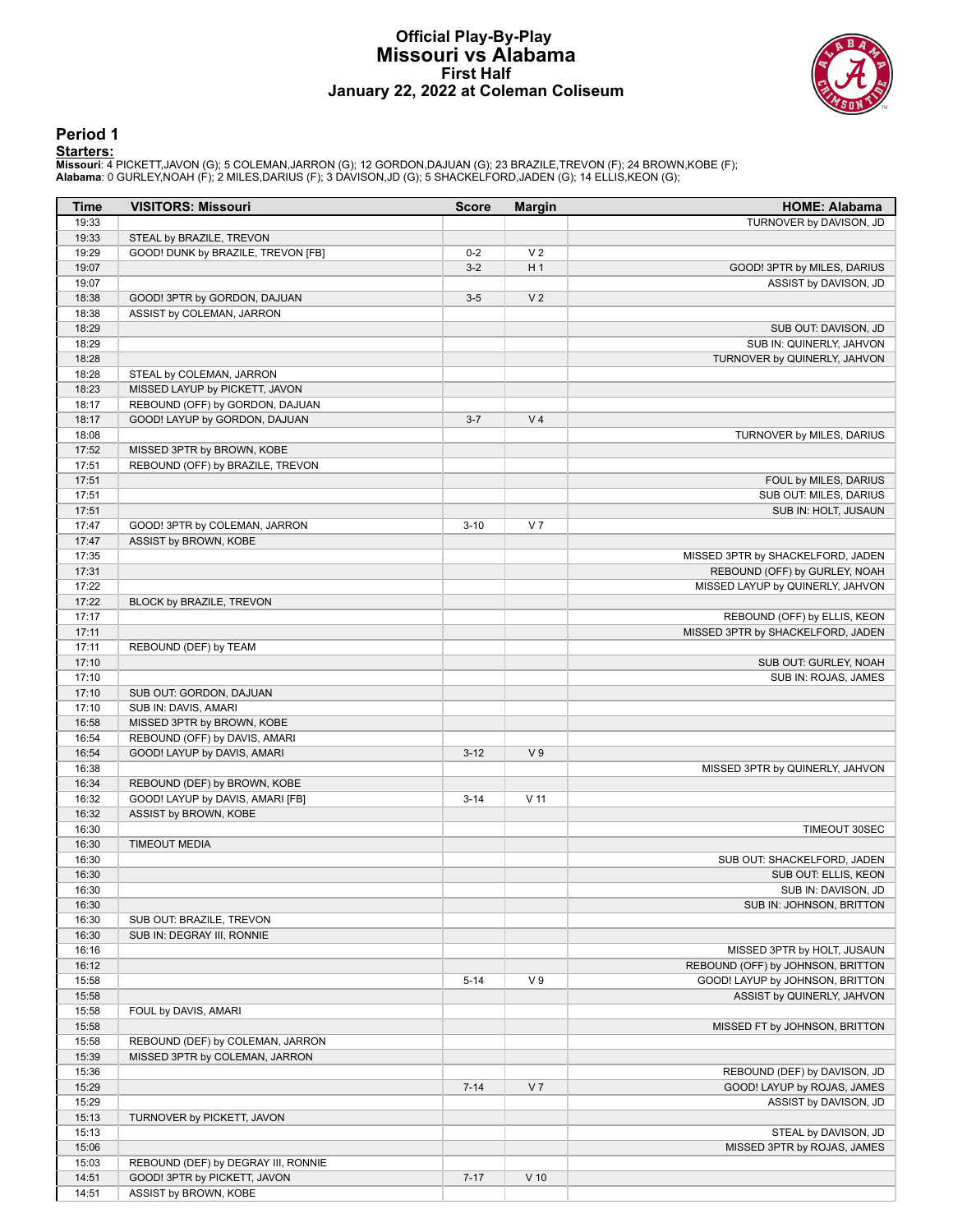| Time  | <b>VISITORS: Missouri</b>        | <b>Score</b> | <b>Margin</b>   | <b>HOME: Alabama</b>                |
|-------|----------------------------------|--------------|-----------------|-------------------------------------|
| 14:28 | FOUL by DEGRAY III, RONNIE       |              |                 |                                     |
| 14:28 | SUB OUT: COLEMAN, JARRON         |              |                 |                                     |
| 14:28 | SUB IN: GORDON, DAJUAN           |              |                 |                                     |
| 14:28 | FOUL by DEGRAY III, RONNIE       |              |                 |                                     |
| 14:28 | SUB OUT: DEGRAY III, RONNIE      |              |                 |                                     |
| 14:28 | SUB IN: BRAZILE, TREVON          |              |                 |                                     |
| 14:20 |                                  |              |                 | MISSED JUMPER by QUINERLY, JAHVON   |
| 14:17 |                                  |              |                 | REBOUND (OFF) by JOHNSON, BRITTON   |
| 14:14 |                                  |              |                 | MISSED 3PTR by JOHNSON, BRITTON     |
| 14:11 |                                  |              |                 | REBOUND (OFF) by JOHNSON, BRITTON   |
| 14:08 |                                  |              |                 | TURNOVER by JOHNSON, BRITTON        |
| 14:08 | STEAL by GORDON, DAJUAN          |              |                 |                                     |
| 14:02 | MISSED JUMPER by DAVIS, AMARI    |              |                 |                                     |
| 13:59 |                                  |              |                 | REBOUND (DEF) by ROJAS, JAMES       |
| 13:53 |                                  |              |                 | MISSED 3PTR by JOHNSON, BRITTON     |
| 13:51 | REBOUND (DEF) by BROWN, KOBE     |              |                 |                                     |
| 13:50 |                                  |              |                 | FOUL by JOHNSON, BRITTON            |
| 13:50 |                                  |              |                 | SUB OUT: JOHNSON, BRITTON           |
| 13:50 |                                  |              |                 | SUB IN: BEDIAKO, CHARLES            |
| 13:50 | SUB OUT: DAVIS, AMARI            |              |                 |                                     |
| 13:50 | SUB IN: COLEMAN, JARRON          |              |                 |                                     |
| 13:32 |                                  |              |                 | FOUL by DAVISON, JD                 |
| 13:32 | SUB OUT: BROWN, KOBE             |              |                 |                                     |
| 13:32 | SUB IN: KEITA, YAYA              |              |                 |                                     |
| 13:21 | MISSED 3PTR by GORDON, DAJUAN    |              |                 |                                     |
| 13:17 |                                  |              |                 | REBOUND (DEF) by TEAM               |
| 12:56 |                                  |              |                 | MISSED 3PTR by ROJAS, JAMES         |
| 12:54 | REBOUND (DEF) by TEAM            |              |                 |                                     |
| 12:39 | GOOD! LAYUP by KEITA, YAYA       | $7 - 19$     | V <sub>12</sub> |                                     |
| 12:39 | ASSIST by GORDON, DAJUAN         |              |                 |                                     |
| 12:20 |                                  |              |                 | MISSED 3PTR by ROJAS, JAMES         |
| 12:15 |                                  |              |                 | REBOUND (OFF) by TEAM               |
| 12:15 |                                  |              |                 | SUB OUT: HOLT, JUSAUN               |
| 12:15 |                                  |              |                 | SUB IN: ELLIS, KEON                 |
| 12:15 | SUB OUT: BRAZILE, TREVON         |              |                 |                                     |
| 12:15 | SUB IN: BROWN, KOBE              |              |                 |                                     |
| 12:15 | SUB OUT: PICKETT, JAVON          |              |                 |                                     |
| 12:15 |                                  |              |                 |                                     |
|       | SUB IN: DAVIS, AMARI             |              |                 |                                     |
| 12:06 |                                  |              |                 | MISSED LAYUP by QUINERLY, JAHVON    |
| 12:02 | REBOUND (DEF) by KEITA, YAYA     |              |                 |                                     |
| 12:00 | <b>TIMEOUT MEDIA</b>             |              |                 |                                     |
| 12:00 |                                  |              |                 | SUB OUT: ROJAS, JAMES               |
| 12:00 |                                  |              |                 | SUB IN: GURLEY, NOAH                |
| 11:39 | GOOD! JUMPER by COLEMAN, JARRON  | $7 - 21$     | V <sub>14</sub> |                                     |
| 11:25 |                                  | $10 - 21$    | $V$ 11          | GOOD! 3PTR by ELLIS, KEON           |
| 11:25 |                                  |              |                 | ASSIST by QUINERLY, JAHVON          |
| 11:06 | MISSED JUMPER by COLEMAN, JARRON |              |                 |                                     |
| 11:03 | REBOUND (OFF) by GORDON, DAJUAN  |              |                 |                                     |
| 10:52 | TURNOVER by COLEMAN, JARRON      |              |                 |                                     |
| 10:52 |                                  |              |                 | STEAL by ELLIS, KEON                |
| 10:48 |                                  | $12 - 21$    | V <sub>9</sub>  | GOOD! LAYUP by GURLEY, NOAH [FB]    |
| 10:48 |                                  |              |                 | ASSIST by ELLIS, KEON               |
| 10:34 | MISSED LAYUP by BROWN, KOBE      |              |                 |                                     |
| 10:34 |                                  |              |                 | BLOCK by BEDIAKO, CHARLES           |
| 10:30 | REBOUND (OFF) by BROWN, KOBE     |              |                 |                                     |
| 10:22 | MISSED JUMPER by KEITA, YAYA     |              |                 |                                     |
| 10:18 | REBOUND (OFF) by BROWN, KOBE     |              |                 |                                     |
| 10:18 | GOOD! LAYUP by BROWN, KOBE       | $12 - 23$    | $V$ 11          |                                     |
| 10:10 |                                  |              |                 | MISSED LAYUP by DAVISON, JD         |
| 10:09 | REBOUND (DEF) by BROWN, KOBE     |              |                 |                                     |
| 10:09 |                                  |              |                 | FOUL by BEDIAKO, CHARLES            |
| 10:09 |                                  |              |                 | SUB OUT: GURLEY, NOAH               |
| 10:09 |                                  |              |                 | SUB OUT: QUINERLY, JAHVON           |
| 10:09 |                                  |              |                 | SUB IN: MILES, DARIUS               |
| 10:09 |                                  |              |                 | SUB IN: SHACKELFORD, JADEN          |
| 10:09 | SUB OUT: DAVIS, AMARI            |              |                 |                                     |
| 10:09 | SUB OUT: KEITA, YAYA             |              |                 |                                     |
| 10:09 | SUB IN: PICKETT, JAVON           |              |                 |                                     |
| 10:09 | SUB IN: BRAZILE, TREVON          |              |                 |                                     |
| 09:54 | MISSED 3PTR by BRAZILE, TREVON   |              |                 |                                     |
| 09:50 |                                  |              |                 | REBOUND (DEF) by SHACKELFORD, JADEN |
| 09:38 |                                  | 14-23        | V <sub>9</sub>  | GOOD! JUMPER by SHACKELFORD, JADEN  |
| 09:15 | MISSED LAYUP by BROWN, KOBE      |              |                 |                                     |
| 09:11 | REBOUND (OFF) by BRAZILE, TREVON |              |                 |                                     |
| 09:11 | GOOD! LAYUP by BRAZILE, TREVON   | $14 - 25$    | $V$ 11          |                                     |
| 09:01 |                                  |              |                 | MISSED LAYUP by BEDIAKO, CHARLES    |
|       |                                  |              |                 |                                     |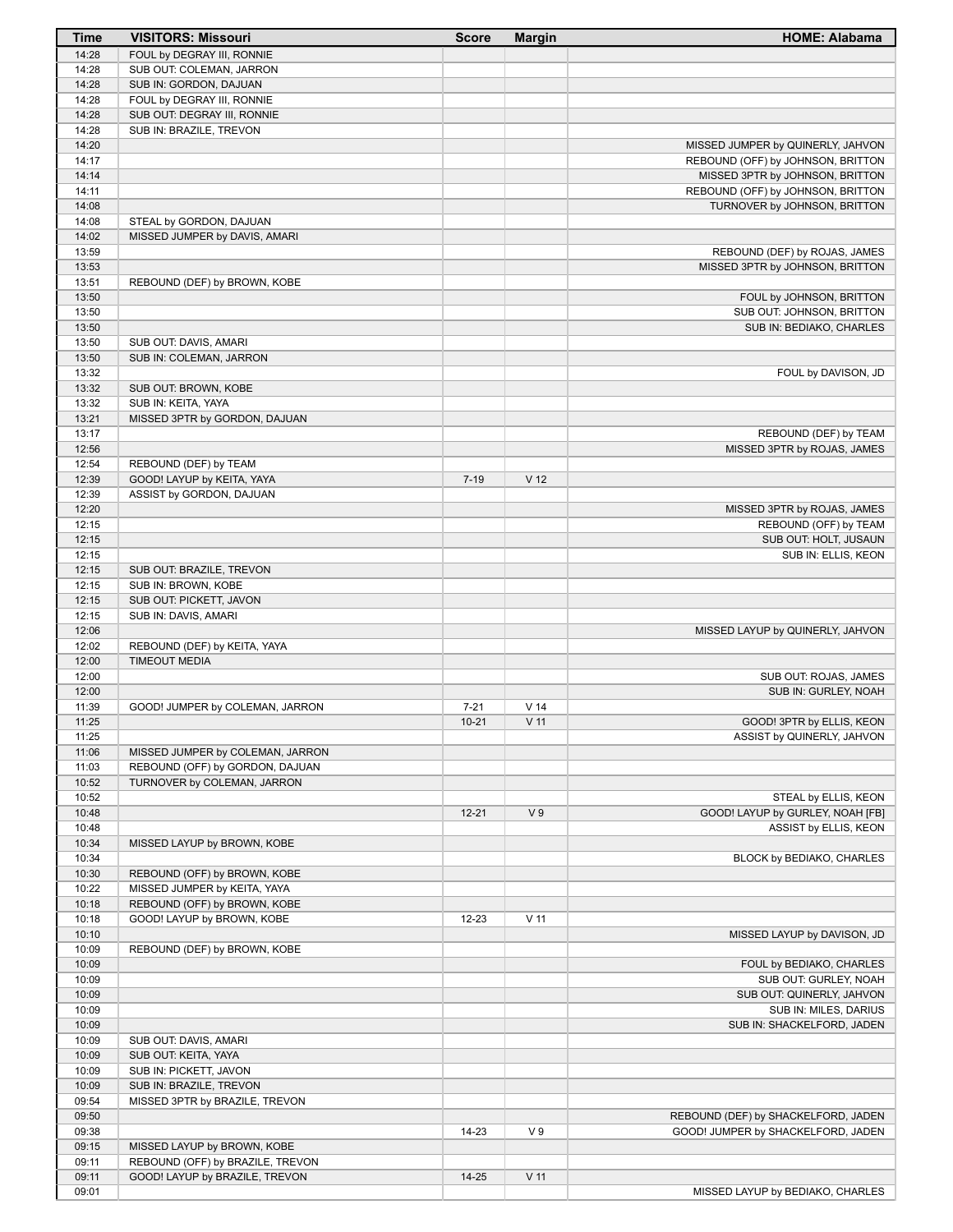| BLOCK by BRAZILE, TREVON<br>09:01<br>09:00<br>REBOUND (OFF) by BEDIAKO, CHARLES<br>09:00<br>FOUL by COLEMAN, JARRON<br>09:00<br>MISSED FT by BEDIAKO, CHARLES<br>09:00<br>REBOUND (DEADB) by TEAM<br>09:00<br>SUB OUT: DAVISON, JD<br>09:00<br>SUB IN: QUINERLY, JAHVON<br>09:00<br>15-25<br>$V$ 10<br>GOOD! FT by BEDIAKO, CHARLES<br>09:00<br>SUB OUT: BEDIAKO, CHARLES<br>09:00<br>SUB IN: HOLT, JUSAUN<br>08:30<br>MISSED 3PTR by PICKETT, JAVON<br>08:28<br>REBOUND (DEF) by SHACKELFORD, JADEN<br>08:22<br>MISSED 3PTR by MILES, DARIUS<br>08:18<br>REBOUND (OFF) by TEAM<br>08:18<br>SUB OUT: COLEMAN, JARRON<br>08:18<br>SUB OUT: BRAZILE, TREVON<br>08:18<br>SUB IN: DAVIS, AMARI<br>08:18<br>SUB IN: DEGRAY III, RONNIE<br>08:14<br>18-25<br>V <sub>7</sub><br>GOOD! 3PTR by SHACKELFORD, JADEN<br>08:14<br>ASSIST by QUINERLY, JAHVON<br>08:14<br>FOUL by DAVIS, AMARI<br>$V_6$<br>08:14<br>19-25<br>GOOD! FT by SHACKELFORD, JADEN<br>07:51<br>MISSED LAYUP by BROWN, KOBE<br>07:51<br>BLOCK by MILES, DARIUS<br>07:47<br>REBOUND (OFF) by BROWN, KOBE<br>07:47<br>MISSED JUMPER by BROWN, KOBE<br>07:47<br>REBOUND (DEF) by TEAM<br>07:44<br><b>TIMEOUT MEDIA</b><br>07:44<br>SUB OUT: HOLT, JUSAUN<br>07:44<br>SUB IN: GURLEY, NOAH<br>07:37<br>MISSED LAYUP by QUINERLY, JAHVON<br>07:35<br>REBOUND (OFF) by TEAM<br>07:32<br>MISSED 3PTR by SHACKELFORD, JADEN<br>07:31<br>REBOUND (DEF) by GORDON, DAJUAN<br>07:31<br>FOUL by MILES, DARIUS<br>07:31<br>SUB OUT: GORDON, DAJUAN<br>07:31<br>SUB OUT: DEGRAY III, RONNIE<br>07:31<br>SUB IN: COLEMAN, JARRON<br>07:31<br>SUB IN: BRAZILE, TREVON<br>06:59<br>MISSED JUMPER by DAVIS, AMARI<br>06:56<br>REBOUND (DEF) by MILES, DARIUS<br>MISSED LAYUP by SHACKELFORD, JADEN<br>06:49<br>06:44<br>REBOUND (OFF) by SHACKELFORD, JADEN<br>06:44<br>V <sub>4</sub><br>21-25<br>GOOD! LAYUP by SHACKELFORD, JADEN<br>06:16<br>MISSED 3PTR by BROWN, KOBE<br>REBOUND (DEF) by QUINERLY, JAHVON<br>06:13<br>06:06<br>V <sub>1</sub><br>GOOD! 3PTR by ELLIS, KEON<br>24-25<br>06:06<br>ASSIST by QUINERLY, JAHVON<br>05:44<br>FOUL by MILES, DARIUS<br>05:44<br>SUB OUT: MILES, DARIUS<br>05:44<br>SUB IN: DAVISON, JD<br>05:44<br>SUB OUT: BRAZILE, TREVON<br>05:44<br>SUB IN: GORDON, DAJUAN<br>05:33<br>MISSED LAYUP by GORDON, DAJUAN<br>05:33<br>REBOUND (DEF) by SHACKELFORD, JADEN<br>05:33<br>BLOCK by GURLEY, NOAH<br>05:18<br>FOUL by GORDON, DAJUAN<br>05:18<br>MISSED FT by DAVISON, JD<br>05:18<br>REBOUND (DEADB) by TEAM<br>T<br>GOOD! FT by DAVISON, JD<br>05:18<br>25-25<br>V <sub>2</sub><br>04:51<br>GOOD! JUMPER by DAVIS, AMARI<br>25-27<br>04:51<br>ASSIST by GORDON, DAJUAN<br>04:38<br>MISSED LAYUP by DAVISON, JD<br>04:35<br>REBOUND (DEF) by COLEMAN, JARRON<br>04:20<br>GOOD! 3PTR by COLEMAN, JARRON<br>25-30<br>V <sub>5</sub><br>04:06<br>27-30<br>$V_3$<br>GOOD! LAYUP by GURLEY, NOAH<br>V <sub>5</sub><br>03:48<br>27-32<br>GOOD! JUMPER by PICKETT, JAVON<br>03:48<br>ASSIST by DAVIS, AMARI<br>03:25<br>MISSED LAYUP by SHACKELFORD, JADEN<br>03:25<br>BLOCK by GORDON, DAJUAN<br>03:25<br>REBOUND (OFF) by TEAM<br>03:23<br><b>TIMEOUT MEDIA</b><br>03:12<br>MISSED LAYUP by SHACKELFORD, JADEN<br>03:11<br>REBOUND (OFF) by GURLEY, NOAH<br>03:11<br>FOUL by COLEMAN, JARRON<br>03:11<br>MISSED FT by GURLEY, NOAH | Time | <b>VISITORS: Missouri</b> | <b>Score</b> | <b>Margin</b> | <b>HOME: Alabama</b> |
|-------------------------------------------------------------------------------------------------------------------------------------------------------------------------------------------------------------------------------------------------------------------------------------------------------------------------------------------------------------------------------------------------------------------------------------------------------------------------------------------------------------------------------------------------------------------------------------------------------------------------------------------------------------------------------------------------------------------------------------------------------------------------------------------------------------------------------------------------------------------------------------------------------------------------------------------------------------------------------------------------------------------------------------------------------------------------------------------------------------------------------------------------------------------------------------------------------------------------------------------------------------------------------------------------------------------------------------------------------------------------------------------------------------------------------------------------------------------------------------------------------------------------------------------------------------------------------------------------------------------------------------------------------------------------------------------------------------------------------------------------------------------------------------------------------------------------------------------------------------------------------------------------------------------------------------------------------------------------------------------------------------------------------------------------------------------------------------------------------------------------------------------------------------------------------------------------------------------------------------------------------------------------------------------------------------------------------------------------------------------------------------------------------------------------------------------------------------------------------------------------------------------------------------------------------------------------------------------------------------------------------------------------------------------------------------------------------------------------------------------------------------------------------------------------------------------------------------------------------------------------------------------------------------------------------------------------------------------------------------------------------------------------------------------------------------------------------------------------------------------------------------------------------------------------------------------------------------------------------------------------------------------------------------------------------------------|------|---------------------------|--------------|---------------|----------------------|
|                                                                                                                                                                                                                                                                                                                                                                                                                                                                                                                                                                                                                                                                                                                                                                                                                                                                                                                                                                                                                                                                                                                                                                                                                                                                                                                                                                                                                                                                                                                                                                                                                                                                                                                                                                                                                                                                                                                                                                                                                                                                                                                                                                                                                                                                                                                                                                                                                                                                                                                                                                                                                                                                                                                                                                                                                                                                                                                                                                                                                                                                                                                                                                                                                                                                                                                   |      |                           |              |               |                      |
|                                                                                                                                                                                                                                                                                                                                                                                                                                                                                                                                                                                                                                                                                                                                                                                                                                                                                                                                                                                                                                                                                                                                                                                                                                                                                                                                                                                                                                                                                                                                                                                                                                                                                                                                                                                                                                                                                                                                                                                                                                                                                                                                                                                                                                                                                                                                                                                                                                                                                                                                                                                                                                                                                                                                                                                                                                                                                                                                                                                                                                                                                                                                                                                                                                                                                                                   |      |                           |              |               |                      |
|                                                                                                                                                                                                                                                                                                                                                                                                                                                                                                                                                                                                                                                                                                                                                                                                                                                                                                                                                                                                                                                                                                                                                                                                                                                                                                                                                                                                                                                                                                                                                                                                                                                                                                                                                                                                                                                                                                                                                                                                                                                                                                                                                                                                                                                                                                                                                                                                                                                                                                                                                                                                                                                                                                                                                                                                                                                                                                                                                                                                                                                                                                                                                                                                                                                                                                                   |      |                           |              |               |                      |
|                                                                                                                                                                                                                                                                                                                                                                                                                                                                                                                                                                                                                                                                                                                                                                                                                                                                                                                                                                                                                                                                                                                                                                                                                                                                                                                                                                                                                                                                                                                                                                                                                                                                                                                                                                                                                                                                                                                                                                                                                                                                                                                                                                                                                                                                                                                                                                                                                                                                                                                                                                                                                                                                                                                                                                                                                                                                                                                                                                                                                                                                                                                                                                                                                                                                                                                   |      |                           |              |               |                      |
|                                                                                                                                                                                                                                                                                                                                                                                                                                                                                                                                                                                                                                                                                                                                                                                                                                                                                                                                                                                                                                                                                                                                                                                                                                                                                                                                                                                                                                                                                                                                                                                                                                                                                                                                                                                                                                                                                                                                                                                                                                                                                                                                                                                                                                                                                                                                                                                                                                                                                                                                                                                                                                                                                                                                                                                                                                                                                                                                                                                                                                                                                                                                                                                                                                                                                                                   |      |                           |              |               |                      |
|                                                                                                                                                                                                                                                                                                                                                                                                                                                                                                                                                                                                                                                                                                                                                                                                                                                                                                                                                                                                                                                                                                                                                                                                                                                                                                                                                                                                                                                                                                                                                                                                                                                                                                                                                                                                                                                                                                                                                                                                                                                                                                                                                                                                                                                                                                                                                                                                                                                                                                                                                                                                                                                                                                                                                                                                                                                                                                                                                                                                                                                                                                                                                                                                                                                                                                                   |      |                           |              |               |                      |
|                                                                                                                                                                                                                                                                                                                                                                                                                                                                                                                                                                                                                                                                                                                                                                                                                                                                                                                                                                                                                                                                                                                                                                                                                                                                                                                                                                                                                                                                                                                                                                                                                                                                                                                                                                                                                                                                                                                                                                                                                                                                                                                                                                                                                                                                                                                                                                                                                                                                                                                                                                                                                                                                                                                                                                                                                                                                                                                                                                                                                                                                                                                                                                                                                                                                                                                   |      |                           |              |               |                      |
|                                                                                                                                                                                                                                                                                                                                                                                                                                                                                                                                                                                                                                                                                                                                                                                                                                                                                                                                                                                                                                                                                                                                                                                                                                                                                                                                                                                                                                                                                                                                                                                                                                                                                                                                                                                                                                                                                                                                                                                                                                                                                                                                                                                                                                                                                                                                                                                                                                                                                                                                                                                                                                                                                                                                                                                                                                                                                                                                                                                                                                                                                                                                                                                                                                                                                                                   |      |                           |              |               |                      |
|                                                                                                                                                                                                                                                                                                                                                                                                                                                                                                                                                                                                                                                                                                                                                                                                                                                                                                                                                                                                                                                                                                                                                                                                                                                                                                                                                                                                                                                                                                                                                                                                                                                                                                                                                                                                                                                                                                                                                                                                                                                                                                                                                                                                                                                                                                                                                                                                                                                                                                                                                                                                                                                                                                                                                                                                                                                                                                                                                                                                                                                                                                                                                                                                                                                                                                                   |      |                           |              |               |                      |
|                                                                                                                                                                                                                                                                                                                                                                                                                                                                                                                                                                                                                                                                                                                                                                                                                                                                                                                                                                                                                                                                                                                                                                                                                                                                                                                                                                                                                                                                                                                                                                                                                                                                                                                                                                                                                                                                                                                                                                                                                                                                                                                                                                                                                                                                                                                                                                                                                                                                                                                                                                                                                                                                                                                                                                                                                                                                                                                                                                                                                                                                                                                                                                                                                                                                                                                   |      |                           |              |               |                      |
|                                                                                                                                                                                                                                                                                                                                                                                                                                                                                                                                                                                                                                                                                                                                                                                                                                                                                                                                                                                                                                                                                                                                                                                                                                                                                                                                                                                                                                                                                                                                                                                                                                                                                                                                                                                                                                                                                                                                                                                                                                                                                                                                                                                                                                                                                                                                                                                                                                                                                                                                                                                                                                                                                                                                                                                                                                                                                                                                                                                                                                                                                                                                                                                                                                                                                                                   |      |                           |              |               |                      |
|                                                                                                                                                                                                                                                                                                                                                                                                                                                                                                                                                                                                                                                                                                                                                                                                                                                                                                                                                                                                                                                                                                                                                                                                                                                                                                                                                                                                                                                                                                                                                                                                                                                                                                                                                                                                                                                                                                                                                                                                                                                                                                                                                                                                                                                                                                                                                                                                                                                                                                                                                                                                                                                                                                                                                                                                                                                                                                                                                                                                                                                                                                                                                                                                                                                                                                                   |      |                           |              |               |                      |
|                                                                                                                                                                                                                                                                                                                                                                                                                                                                                                                                                                                                                                                                                                                                                                                                                                                                                                                                                                                                                                                                                                                                                                                                                                                                                                                                                                                                                                                                                                                                                                                                                                                                                                                                                                                                                                                                                                                                                                                                                                                                                                                                                                                                                                                                                                                                                                                                                                                                                                                                                                                                                                                                                                                                                                                                                                                                                                                                                                                                                                                                                                                                                                                                                                                                                                                   |      |                           |              |               |                      |
|                                                                                                                                                                                                                                                                                                                                                                                                                                                                                                                                                                                                                                                                                                                                                                                                                                                                                                                                                                                                                                                                                                                                                                                                                                                                                                                                                                                                                                                                                                                                                                                                                                                                                                                                                                                                                                                                                                                                                                                                                                                                                                                                                                                                                                                                                                                                                                                                                                                                                                                                                                                                                                                                                                                                                                                                                                                                                                                                                                                                                                                                                                                                                                                                                                                                                                                   |      |                           |              |               |                      |
|                                                                                                                                                                                                                                                                                                                                                                                                                                                                                                                                                                                                                                                                                                                                                                                                                                                                                                                                                                                                                                                                                                                                                                                                                                                                                                                                                                                                                                                                                                                                                                                                                                                                                                                                                                                                                                                                                                                                                                                                                                                                                                                                                                                                                                                                                                                                                                                                                                                                                                                                                                                                                                                                                                                                                                                                                                                                                                                                                                                                                                                                                                                                                                                                                                                                                                                   |      |                           |              |               |                      |
|                                                                                                                                                                                                                                                                                                                                                                                                                                                                                                                                                                                                                                                                                                                                                                                                                                                                                                                                                                                                                                                                                                                                                                                                                                                                                                                                                                                                                                                                                                                                                                                                                                                                                                                                                                                                                                                                                                                                                                                                                                                                                                                                                                                                                                                                                                                                                                                                                                                                                                                                                                                                                                                                                                                                                                                                                                                                                                                                                                                                                                                                                                                                                                                                                                                                                                                   |      |                           |              |               |                      |
|                                                                                                                                                                                                                                                                                                                                                                                                                                                                                                                                                                                                                                                                                                                                                                                                                                                                                                                                                                                                                                                                                                                                                                                                                                                                                                                                                                                                                                                                                                                                                                                                                                                                                                                                                                                                                                                                                                                                                                                                                                                                                                                                                                                                                                                                                                                                                                                                                                                                                                                                                                                                                                                                                                                                                                                                                                                                                                                                                                                                                                                                                                                                                                                                                                                                                                                   |      |                           |              |               |                      |
|                                                                                                                                                                                                                                                                                                                                                                                                                                                                                                                                                                                                                                                                                                                                                                                                                                                                                                                                                                                                                                                                                                                                                                                                                                                                                                                                                                                                                                                                                                                                                                                                                                                                                                                                                                                                                                                                                                                                                                                                                                                                                                                                                                                                                                                                                                                                                                                                                                                                                                                                                                                                                                                                                                                                                                                                                                                                                                                                                                                                                                                                                                                                                                                                                                                                                                                   |      |                           |              |               |                      |
|                                                                                                                                                                                                                                                                                                                                                                                                                                                                                                                                                                                                                                                                                                                                                                                                                                                                                                                                                                                                                                                                                                                                                                                                                                                                                                                                                                                                                                                                                                                                                                                                                                                                                                                                                                                                                                                                                                                                                                                                                                                                                                                                                                                                                                                                                                                                                                                                                                                                                                                                                                                                                                                                                                                                                                                                                                                                                                                                                                                                                                                                                                                                                                                                                                                                                                                   |      |                           |              |               |                      |
|                                                                                                                                                                                                                                                                                                                                                                                                                                                                                                                                                                                                                                                                                                                                                                                                                                                                                                                                                                                                                                                                                                                                                                                                                                                                                                                                                                                                                                                                                                                                                                                                                                                                                                                                                                                                                                                                                                                                                                                                                                                                                                                                                                                                                                                                                                                                                                                                                                                                                                                                                                                                                                                                                                                                                                                                                                                                                                                                                                                                                                                                                                                                                                                                                                                                                                                   |      |                           |              |               |                      |
|                                                                                                                                                                                                                                                                                                                                                                                                                                                                                                                                                                                                                                                                                                                                                                                                                                                                                                                                                                                                                                                                                                                                                                                                                                                                                                                                                                                                                                                                                                                                                                                                                                                                                                                                                                                                                                                                                                                                                                                                                                                                                                                                                                                                                                                                                                                                                                                                                                                                                                                                                                                                                                                                                                                                                                                                                                                                                                                                                                                                                                                                                                                                                                                                                                                                                                                   |      |                           |              |               |                      |
|                                                                                                                                                                                                                                                                                                                                                                                                                                                                                                                                                                                                                                                                                                                                                                                                                                                                                                                                                                                                                                                                                                                                                                                                                                                                                                                                                                                                                                                                                                                                                                                                                                                                                                                                                                                                                                                                                                                                                                                                                                                                                                                                                                                                                                                                                                                                                                                                                                                                                                                                                                                                                                                                                                                                                                                                                                                                                                                                                                                                                                                                                                                                                                                                                                                                                                                   |      |                           |              |               |                      |
|                                                                                                                                                                                                                                                                                                                                                                                                                                                                                                                                                                                                                                                                                                                                                                                                                                                                                                                                                                                                                                                                                                                                                                                                                                                                                                                                                                                                                                                                                                                                                                                                                                                                                                                                                                                                                                                                                                                                                                                                                                                                                                                                                                                                                                                                                                                                                                                                                                                                                                                                                                                                                                                                                                                                                                                                                                                                                                                                                                                                                                                                                                                                                                                                                                                                                                                   |      |                           |              |               |                      |
|                                                                                                                                                                                                                                                                                                                                                                                                                                                                                                                                                                                                                                                                                                                                                                                                                                                                                                                                                                                                                                                                                                                                                                                                                                                                                                                                                                                                                                                                                                                                                                                                                                                                                                                                                                                                                                                                                                                                                                                                                                                                                                                                                                                                                                                                                                                                                                                                                                                                                                                                                                                                                                                                                                                                                                                                                                                                                                                                                                                                                                                                                                                                                                                                                                                                                                                   |      |                           |              |               |                      |
|                                                                                                                                                                                                                                                                                                                                                                                                                                                                                                                                                                                                                                                                                                                                                                                                                                                                                                                                                                                                                                                                                                                                                                                                                                                                                                                                                                                                                                                                                                                                                                                                                                                                                                                                                                                                                                                                                                                                                                                                                                                                                                                                                                                                                                                                                                                                                                                                                                                                                                                                                                                                                                                                                                                                                                                                                                                                                                                                                                                                                                                                                                                                                                                                                                                                                                                   |      |                           |              |               |                      |
|                                                                                                                                                                                                                                                                                                                                                                                                                                                                                                                                                                                                                                                                                                                                                                                                                                                                                                                                                                                                                                                                                                                                                                                                                                                                                                                                                                                                                                                                                                                                                                                                                                                                                                                                                                                                                                                                                                                                                                                                                                                                                                                                                                                                                                                                                                                                                                                                                                                                                                                                                                                                                                                                                                                                                                                                                                                                                                                                                                                                                                                                                                                                                                                                                                                                                                                   |      |                           |              |               |                      |
|                                                                                                                                                                                                                                                                                                                                                                                                                                                                                                                                                                                                                                                                                                                                                                                                                                                                                                                                                                                                                                                                                                                                                                                                                                                                                                                                                                                                                                                                                                                                                                                                                                                                                                                                                                                                                                                                                                                                                                                                                                                                                                                                                                                                                                                                                                                                                                                                                                                                                                                                                                                                                                                                                                                                                                                                                                                                                                                                                                                                                                                                                                                                                                                                                                                                                                                   |      |                           |              |               |                      |
|                                                                                                                                                                                                                                                                                                                                                                                                                                                                                                                                                                                                                                                                                                                                                                                                                                                                                                                                                                                                                                                                                                                                                                                                                                                                                                                                                                                                                                                                                                                                                                                                                                                                                                                                                                                                                                                                                                                                                                                                                                                                                                                                                                                                                                                                                                                                                                                                                                                                                                                                                                                                                                                                                                                                                                                                                                                                                                                                                                                                                                                                                                                                                                                                                                                                                                                   |      |                           |              |               |                      |
|                                                                                                                                                                                                                                                                                                                                                                                                                                                                                                                                                                                                                                                                                                                                                                                                                                                                                                                                                                                                                                                                                                                                                                                                                                                                                                                                                                                                                                                                                                                                                                                                                                                                                                                                                                                                                                                                                                                                                                                                                                                                                                                                                                                                                                                                                                                                                                                                                                                                                                                                                                                                                                                                                                                                                                                                                                                                                                                                                                                                                                                                                                                                                                                                                                                                                                                   |      |                           |              |               |                      |
|                                                                                                                                                                                                                                                                                                                                                                                                                                                                                                                                                                                                                                                                                                                                                                                                                                                                                                                                                                                                                                                                                                                                                                                                                                                                                                                                                                                                                                                                                                                                                                                                                                                                                                                                                                                                                                                                                                                                                                                                                                                                                                                                                                                                                                                                                                                                                                                                                                                                                                                                                                                                                                                                                                                                                                                                                                                                                                                                                                                                                                                                                                                                                                                                                                                                                                                   |      |                           |              |               |                      |
|                                                                                                                                                                                                                                                                                                                                                                                                                                                                                                                                                                                                                                                                                                                                                                                                                                                                                                                                                                                                                                                                                                                                                                                                                                                                                                                                                                                                                                                                                                                                                                                                                                                                                                                                                                                                                                                                                                                                                                                                                                                                                                                                                                                                                                                                                                                                                                                                                                                                                                                                                                                                                                                                                                                                                                                                                                                                                                                                                                                                                                                                                                                                                                                                                                                                                                                   |      |                           |              |               |                      |
|                                                                                                                                                                                                                                                                                                                                                                                                                                                                                                                                                                                                                                                                                                                                                                                                                                                                                                                                                                                                                                                                                                                                                                                                                                                                                                                                                                                                                                                                                                                                                                                                                                                                                                                                                                                                                                                                                                                                                                                                                                                                                                                                                                                                                                                                                                                                                                                                                                                                                                                                                                                                                                                                                                                                                                                                                                                                                                                                                                                                                                                                                                                                                                                                                                                                                                                   |      |                           |              |               |                      |
|                                                                                                                                                                                                                                                                                                                                                                                                                                                                                                                                                                                                                                                                                                                                                                                                                                                                                                                                                                                                                                                                                                                                                                                                                                                                                                                                                                                                                                                                                                                                                                                                                                                                                                                                                                                                                                                                                                                                                                                                                                                                                                                                                                                                                                                                                                                                                                                                                                                                                                                                                                                                                                                                                                                                                                                                                                                                                                                                                                                                                                                                                                                                                                                                                                                                                                                   |      |                           |              |               |                      |
|                                                                                                                                                                                                                                                                                                                                                                                                                                                                                                                                                                                                                                                                                                                                                                                                                                                                                                                                                                                                                                                                                                                                                                                                                                                                                                                                                                                                                                                                                                                                                                                                                                                                                                                                                                                                                                                                                                                                                                                                                                                                                                                                                                                                                                                                                                                                                                                                                                                                                                                                                                                                                                                                                                                                                                                                                                                                                                                                                                                                                                                                                                                                                                                                                                                                                                                   |      |                           |              |               |                      |
|                                                                                                                                                                                                                                                                                                                                                                                                                                                                                                                                                                                                                                                                                                                                                                                                                                                                                                                                                                                                                                                                                                                                                                                                                                                                                                                                                                                                                                                                                                                                                                                                                                                                                                                                                                                                                                                                                                                                                                                                                                                                                                                                                                                                                                                                                                                                                                                                                                                                                                                                                                                                                                                                                                                                                                                                                                                                                                                                                                                                                                                                                                                                                                                                                                                                                                                   |      |                           |              |               |                      |
|                                                                                                                                                                                                                                                                                                                                                                                                                                                                                                                                                                                                                                                                                                                                                                                                                                                                                                                                                                                                                                                                                                                                                                                                                                                                                                                                                                                                                                                                                                                                                                                                                                                                                                                                                                                                                                                                                                                                                                                                                                                                                                                                                                                                                                                                                                                                                                                                                                                                                                                                                                                                                                                                                                                                                                                                                                                                                                                                                                                                                                                                                                                                                                                                                                                                                                                   |      |                           |              |               |                      |
|                                                                                                                                                                                                                                                                                                                                                                                                                                                                                                                                                                                                                                                                                                                                                                                                                                                                                                                                                                                                                                                                                                                                                                                                                                                                                                                                                                                                                                                                                                                                                                                                                                                                                                                                                                                                                                                                                                                                                                                                                                                                                                                                                                                                                                                                                                                                                                                                                                                                                                                                                                                                                                                                                                                                                                                                                                                                                                                                                                                                                                                                                                                                                                                                                                                                                                                   |      |                           |              |               |                      |
|                                                                                                                                                                                                                                                                                                                                                                                                                                                                                                                                                                                                                                                                                                                                                                                                                                                                                                                                                                                                                                                                                                                                                                                                                                                                                                                                                                                                                                                                                                                                                                                                                                                                                                                                                                                                                                                                                                                                                                                                                                                                                                                                                                                                                                                                                                                                                                                                                                                                                                                                                                                                                                                                                                                                                                                                                                                                                                                                                                                                                                                                                                                                                                                                                                                                                                                   |      |                           |              |               |                      |
|                                                                                                                                                                                                                                                                                                                                                                                                                                                                                                                                                                                                                                                                                                                                                                                                                                                                                                                                                                                                                                                                                                                                                                                                                                                                                                                                                                                                                                                                                                                                                                                                                                                                                                                                                                                                                                                                                                                                                                                                                                                                                                                                                                                                                                                                                                                                                                                                                                                                                                                                                                                                                                                                                                                                                                                                                                                                                                                                                                                                                                                                                                                                                                                                                                                                                                                   |      |                           |              |               |                      |
|                                                                                                                                                                                                                                                                                                                                                                                                                                                                                                                                                                                                                                                                                                                                                                                                                                                                                                                                                                                                                                                                                                                                                                                                                                                                                                                                                                                                                                                                                                                                                                                                                                                                                                                                                                                                                                                                                                                                                                                                                                                                                                                                                                                                                                                                                                                                                                                                                                                                                                                                                                                                                                                                                                                                                                                                                                                                                                                                                                                                                                                                                                                                                                                                                                                                                                                   |      |                           |              |               |                      |
|                                                                                                                                                                                                                                                                                                                                                                                                                                                                                                                                                                                                                                                                                                                                                                                                                                                                                                                                                                                                                                                                                                                                                                                                                                                                                                                                                                                                                                                                                                                                                                                                                                                                                                                                                                                                                                                                                                                                                                                                                                                                                                                                                                                                                                                                                                                                                                                                                                                                                                                                                                                                                                                                                                                                                                                                                                                                                                                                                                                                                                                                                                                                                                                                                                                                                                                   |      |                           |              |               |                      |
|                                                                                                                                                                                                                                                                                                                                                                                                                                                                                                                                                                                                                                                                                                                                                                                                                                                                                                                                                                                                                                                                                                                                                                                                                                                                                                                                                                                                                                                                                                                                                                                                                                                                                                                                                                                                                                                                                                                                                                                                                                                                                                                                                                                                                                                                                                                                                                                                                                                                                                                                                                                                                                                                                                                                                                                                                                                                                                                                                                                                                                                                                                                                                                                                                                                                                                                   |      |                           |              |               |                      |
|                                                                                                                                                                                                                                                                                                                                                                                                                                                                                                                                                                                                                                                                                                                                                                                                                                                                                                                                                                                                                                                                                                                                                                                                                                                                                                                                                                                                                                                                                                                                                                                                                                                                                                                                                                                                                                                                                                                                                                                                                                                                                                                                                                                                                                                                                                                                                                                                                                                                                                                                                                                                                                                                                                                                                                                                                                                                                                                                                                                                                                                                                                                                                                                                                                                                                                                   |      |                           |              |               |                      |
|                                                                                                                                                                                                                                                                                                                                                                                                                                                                                                                                                                                                                                                                                                                                                                                                                                                                                                                                                                                                                                                                                                                                                                                                                                                                                                                                                                                                                                                                                                                                                                                                                                                                                                                                                                                                                                                                                                                                                                                                                                                                                                                                                                                                                                                                                                                                                                                                                                                                                                                                                                                                                                                                                                                                                                                                                                                                                                                                                                                                                                                                                                                                                                                                                                                                                                                   |      |                           |              |               |                      |
|                                                                                                                                                                                                                                                                                                                                                                                                                                                                                                                                                                                                                                                                                                                                                                                                                                                                                                                                                                                                                                                                                                                                                                                                                                                                                                                                                                                                                                                                                                                                                                                                                                                                                                                                                                                                                                                                                                                                                                                                                                                                                                                                                                                                                                                                                                                                                                                                                                                                                                                                                                                                                                                                                                                                                                                                                                                                                                                                                                                                                                                                                                                                                                                                                                                                                                                   |      |                           |              |               |                      |
|                                                                                                                                                                                                                                                                                                                                                                                                                                                                                                                                                                                                                                                                                                                                                                                                                                                                                                                                                                                                                                                                                                                                                                                                                                                                                                                                                                                                                                                                                                                                                                                                                                                                                                                                                                                                                                                                                                                                                                                                                                                                                                                                                                                                                                                                                                                                                                                                                                                                                                                                                                                                                                                                                                                                                                                                                                                                                                                                                                                                                                                                                                                                                                                                                                                                                                                   |      |                           |              |               |                      |
|                                                                                                                                                                                                                                                                                                                                                                                                                                                                                                                                                                                                                                                                                                                                                                                                                                                                                                                                                                                                                                                                                                                                                                                                                                                                                                                                                                                                                                                                                                                                                                                                                                                                                                                                                                                                                                                                                                                                                                                                                                                                                                                                                                                                                                                                                                                                                                                                                                                                                                                                                                                                                                                                                                                                                                                                                                                                                                                                                                                                                                                                                                                                                                                                                                                                                                                   |      |                           |              |               |                      |
|                                                                                                                                                                                                                                                                                                                                                                                                                                                                                                                                                                                                                                                                                                                                                                                                                                                                                                                                                                                                                                                                                                                                                                                                                                                                                                                                                                                                                                                                                                                                                                                                                                                                                                                                                                                                                                                                                                                                                                                                                                                                                                                                                                                                                                                                                                                                                                                                                                                                                                                                                                                                                                                                                                                                                                                                                                                                                                                                                                                                                                                                                                                                                                                                                                                                                                                   |      |                           |              |               |                      |
|                                                                                                                                                                                                                                                                                                                                                                                                                                                                                                                                                                                                                                                                                                                                                                                                                                                                                                                                                                                                                                                                                                                                                                                                                                                                                                                                                                                                                                                                                                                                                                                                                                                                                                                                                                                                                                                                                                                                                                                                                                                                                                                                                                                                                                                                                                                                                                                                                                                                                                                                                                                                                                                                                                                                                                                                                                                                                                                                                                                                                                                                                                                                                                                                                                                                                                                   |      |                           |              |               |                      |
|                                                                                                                                                                                                                                                                                                                                                                                                                                                                                                                                                                                                                                                                                                                                                                                                                                                                                                                                                                                                                                                                                                                                                                                                                                                                                                                                                                                                                                                                                                                                                                                                                                                                                                                                                                                                                                                                                                                                                                                                                                                                                                                                                                                                                                                                                                                                                                                                                                                                                                                                                                                                                                                                                                                                                                                                                                                                                                                                                                                                                                                                                                                                                                                                                                                                                                                   |      |                           |              |               |                      |
|                                                                                                                                                                                                                                                                                                                                                                                                                                                                                                                                                                                                                                                                                                                                                                                                                                                                                                                                                                                                                                                                                                                                                                                                                                                                                                                                                                                                                                                                                                                                                                                                                                                                                                                                                                                                                                                                                                                                                                                                                                                                                                                                                                                                                                                                                                                                                                                                                                                                                                                                                                                                                                                                                                                                                                                                                                                                                                                                                                                                                                                                                                                                                                                                                                                                                                                   |      |                           |              |               |                      |
|                                                                                                                                                                                                                                                                                                                                                                                                                                                                                                                                                                                                                                                                                                                                                                                                                                                                                                                                                                                                                                                                                                                                                                                                                                                                                                                                                                                                                                                                                                                                                                                                                                                                                                                                                                                                                                                                                                                                                                                                                                                                                                                                                                                                                                                                                                                                                                                                                                                                                                                                                                                                                                                                                                                                                                                                                                                                                                                                                                                                                                                                                                                                                                                                                                                                                                                   |      |                           |              |               |                      |
|                                                                                                                                                                                                                                                                                                                                                                                                                                                                                                                                                                                                                                                                                                                                                                                                                                                                                                                                                                                                                                                                                                                                                                                                                                                                                                                                                                                                                                                                                                                                                                                                                                                                                                                                                                                                                                                                                                                                                                                                                                                                                                                                                                                                                                                                                                                                                                                                                                                                                                                                                                                                                                                                                                                                                                                                                                                                                                                                                                                                                                                                                                                                                                                                                                                                                                                   |      |                           |              |               |                      |
|                                                                                                                                                                                                                                                                                                                                                                                                                                                                                                                                                                                                                                                                                                                                                                                                                                                                                                                                                                                                                                                                                                                                                                                                                                                                                                                                                                                                                                                                                                                                                                                                                                                                                                                                                                                                                                                                                                                                                                                                                                                                                                                                                                                                                                                                                                                                                                                                                                                                                                                                                                                                                                                                                                                                                                                                                                                                                                                                                                                                                                                                                                                                                                                                                                                                                                                   |      |                           |              |               |                      |
|                                                                                                                                                                                                                                                                                                                                                                                                                                                                                                                                                                                                                                                                                                                                                                                                                                                                                                                                                                                                                                                                                                                                                                                                                                                                                                                                                                                                                                                                                                                                                                                                                                                                                                                                                                                                                                                                                                                                                                                                                                                                                                                                                                                                                                                                                                                                                                                                                                                                                                                                                                                                                                                                                                                                                                                                                                                                                                                                                                                                                                                                                                                                                                                                                                                                                                                   |      |                           |              |               |                      |
|                                                                                                                                                                                                                                                                                                                                                                                                                                                                                                                                                                                                                                                                                                                                                                                                                                                                                                                                                                                                                                                                                                                                                                                                                                                                                                                                                                                                                                                                                                                                                                                                                                                                                                                                                                                                                                                                                                                                                                                                                                                                                                                                                                                                                                                                                                                                                                                                                                                                                                                                                                                                                                                                                                                                                                                                                                                                                                                                                                                                                                                                                                                                                                                                                                                                                                                   |      |                           |              |               |                      |
|                                                                                                                                                                                                                                                                                                                                                                                                                                                                                                                                                                                                                                                                                                                                                                                                                                                                                                                                                                                                                                                                                                                                                                                                                                                                                                                                                                                                                                                                                                                                                                                                                                                                                                                                                                                                                                                                                                                                                                                                                                                                                                                                                                                                                                                                                                                                                                                                                                                                                                                                                                                                                                                                                                                                                                                                                                                                                                                                                                                                                                                                                                                                                                                                                                                                                                                   |      |                           |              |               |                      |
|                                                                                                                                                                                                                                                                                                                                                                                                                                                                                                                                                                                                                                                                                                                                                                                                                                                                                                                                                                                                                                                                                                                                                                                                                                                                                                                                                                                                                                                                                                                                                                                                                                                                                                                                                                                                                                                                                                                                                                                                                                                                                                                                                                                                                                                                                                                                                                                                                                                                                                                                                                                                                                                                                                                                                                                                                                                                                                                                                                                                                                                                                                                                                                                                                                                                                                                   |      |                           |              |               |                      |
|                                                                                                                                                                                                                                                                                                                                                                                                                                                                                                                                                                                                                                                                                                                                                                                                                                                                                                                                                                                                                                                                                                                                                                                                                                                                                                                                                                                                                                                                                                                                                                                                                                                                                                                                                                                                                                                                                                                                                                                                                                                                                                                                                                                                                                                                                                                                                                                                                                                                                                                                                                                                                                                                                                                                                                                                                                                                                                                                                                                                                                                                                                                                                                                                                                                                                                                   |      |                           |              |               |                      |
|                                                                                                                                                                                                                                                                                                                                                                                                                                                                                                                                                                                                                                                                                                                                                                                                                                                                                                                                                                                                                                                                                                                                                                                                                                                                                                                                                                                                                                                                                                                                                                                                                                                                                                                                                                                                                                                                                                                                                                                                                                                                                                                                                                                                                                                                                                                                                                                                                                                                                                                                                                                                                                                                                                                                                                                                                                                                                                                                                                                                                                                                                                                                                                                                                                                                                                                   |      |                           |              |               |                      |
|                                                                                                                                                                                                                                                                                                                                                                                                                                                                                                                                                                                                                                                                                                                                                                                                                                                                                                                                                                                                                                                                                                                                                                                                                                                                                                                                                                                                                                                                                                                                                                                                                                                                                                                                                                                                                                                                                                                                                                                                                                                                                                                                                                                                                                                                                                                                                                                                                                                                                                                                                                                                                                                                                                                                                                                                                                                                                                                                                                                                                                                                                                                                                                                                                                                                                                                   |      |                           |              |               |                      |
|                                                                                                                                                                                                                                                                                                                                                                                                                                                                                                                                                                                                                                                                                                                                                                                                                                                                                                                                                                                                                                                                                                                                                                                                                                                                                                                                                                                                                                                                                                                                                                                                                                                                                                                                                                                                                                                                                                                                                                                                                                                                                                                                                                                                                                                                                                                                                                                                                                                                                                                                                                                                                                                                                                                                                                                                                                                                                                                                                                                                                                                                                                                                                                                                                                                                                                                   |      |                           |              |               |                      |
|                                                                                                                                                                                                                                                                                                                                                                                                                                                                                                                                                                                                                                                                                                                                                                                                                                                                                                                                                                                                                                                                                                                                                                                                                                                                                                                                                                                                                                                                                                                                                                                                                                                                                                                                                                                                                                                                                                                                                                                                                                                                                                                                                                                                                                                                                                                                                                                                                                                                                                                                                                                                                                                                                                                                                                                                                                                                                                                                                                                                                                                                                                                                                                                                                                                                                                                   |      |                           |              |               |                      |
|                                                                                                                                                                                                                                                                                                                                                                                                                                                                                                                                                                                                                                                                                                                                                                                                                                                                                                                                                                                                                                                                                                                                                                                                                                                                                                                                                                                                                                                                                                                                                                                                                                                                                                                                                                                                                                                                                                                                                                                                                                                                                                                                                                                                                                                                                                                                                                                                                                                                                                                                                                                                                                                                                                                                                                                                                                                                                                                                                                                                                                                                                                                                                                                                                                                                                                                   |      |                           |              |               |                      |
|                                                                                                                                                                                                                                                                                                                                                                                                                                                                                                                                                                                                                                                                                                                                                                                                                                                                                                                                                                                                                                                                                                                                                                                                                                                                                                                                                                                                                                                                                                                                                                                                                                                                                                                                                                                                                                                                                                                                                                                                                                                                                                                                                                                                                                                                                                                                                                                                                                                                                                                                                                                                                                                                                                                                                                                                                                                                                                                                                                                                                                                                                                                                                                                                                                                                                                                   |      |                           |              |               |                      |
|                                                                                                                                                                                                                                                                                                                                                                                                                                                                                                                                                                                                                                                                                                                                                                                                                                                                                                                                                                                                                                                                                                                                                                                                                                                                                                                                                                                                                                                                                                                                                                                                                                                                                                                                                                                                                                                                                                                                                                                                                                                                                                                                                                                                                                                                                                                                                                                                                                                                                                                                                                                                                                                                                                                                                                                                                                                                                                                                                                                                                                                                                                                                                                                                                                                                                                                   |      |                           |              |               |                      |
|                                                                                                                                                                                                                                                                                                                                                                                                                                                                                                                                                                                                                                                                                                                                                                                                                                                                                                                                                                                                                                                                                                                                                                                                                                                                                                                                                                                                                                                                                                                                                                                                                                                                                                                                                                                                                                                                                                                                                                                                                                                                                                                                                                                                                                                                                                                                                                                                                                                                                                                                                                                                                                                                                                                                                                                                                                                                                                                                                                                                                                                                                                                                                                                                                                                                                                                   |      |                           |              |               |                      |
|                                                                                                                                                                                                                                                                                                                                                                                                                                                                                                                                                                                                                                                                                                                                                                                                                                                                                                                                                                                                                                                                                                                                                                                                                                                                                                                                                                                                                                                                                                                                                                                                                                                                                                                                                                                                                                                                                                                                                                                                                                                                                                                                                                                                                                                                                                                                                                                                                                                                                                                                                                                                                                                                                                                                                                                                                                                                                                                                                                                                                                                                                                                                                                                                                                                                                                                   |      |                           |              |               |                      |
|                                                                                                                                                                                                                                                                                                                                                                                                                                                                                                                                                                                                                                                                                                                                                                                                                                                                                                                                                                                                                                                                                                                                                                                                                                                                                                                                                                                                                                                                                                                                                                                                                                                                                                                                                                                                                                                                                                                                                                                                                                                                                                                                                                                                                                                                                                                                                                                                                                                                                                                                                                                                                                                                                                                                                                                                                                                                                                                                                                                                                                                                                                                                                                                                                                                                                                                   |      |                           |              |               |                      |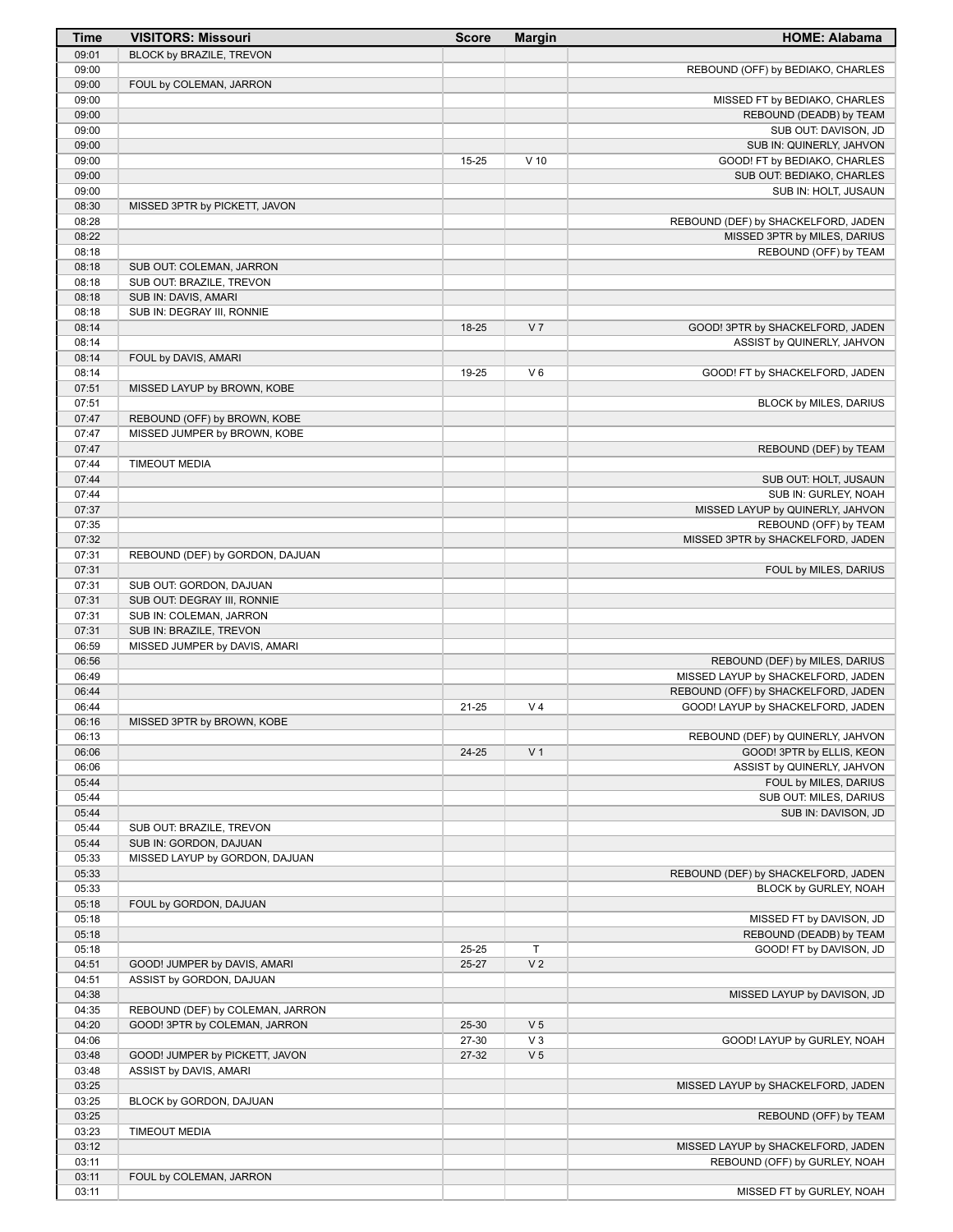| <b>Time</b> | <b>VISITORS: Missouri</b>        | <b>Score</b> | <b>Margin</b>  | <b>HOME: Alabama</b>            |
|-------------|----------------------------------|--------------|----------------|---------------------------------|
| 03:11       |                                  |              |                | REBOUND (DEADB) by TEAM         |
| 03:11       |                                  | 28-32        | V <sub>4</sub> | GOOD! FT by GURLEY, NOAH        |
| 02:58       | TURNOVER by GORDON, DAJUAN       |              |                |                                 |
| 02:32       |                                  | $31 - 32$    | V <sub>1</sub> | GOOD! 3PTR by DAVISON, JD       |
| 02:32       |                                  |              |                | ASSIST by SHACKELFORD, JADEN    |
| 01:59       | GOOD! JUMPER by GORDON, DAJUAN   | 31-34        | V <sub>3</sub> |                                 |
| 01:47       |                                  |              |                | MISSED 3PTR by QUINERLY, JAHVON |
| 01:46       |                                  |              |                | REBOUND (OFF) by GURLEY, NOAH   |
| 01:46       | FOUL by GORDON, DAJUAN           |              |                |                                 |
| 01:46       |                                  | 32-34        | V <sub>2</sub> | GOOD! FT by GURLEY, NOAH        |
| 01:46       |                                  |              |                | MISSED FT by GURLEY, NOAH       |
| 01:46       | REBOUND (DEF) by COLEMAN, JARRON |              |                |                                 |
| 01:46       |                                  |              |                | FOUL by ELLIS, KEON             |
| 01:46       | SUB OUT: GORDON, DAJUAN          |              |                |                                 |
| 01:46       | SUB IN: BROWN, KALEB             |              |                |                                 |
| 01:46       | GOOD! FT by PICKETT, JAVON       | 32-35        | V <sub>3</sub> |                                 |
| 01:46       | GOOD! FT by PICKETT, JAVON       | 32-36        | V <sub>4</sub> |                                 |
| 01:35       | FOUL by PICKETT, JAVON           |              |                |                                 |
| 01:35       |                                  | 33-36        | V <sub>3</sub> | GOOD! FT by DAVISON, JD         |
| 01:35       |                                  | 34-36        | V <sub>2</sub> | GOOD! FT by DAVISON, JD         |
| 01:08       | GOOD! LAYUP by PICKETT, JAVON    | 34-38        | V <sub>4</sub> |                                 |
| 00:51       |                                  |              |                | MISSED 3PTR by DAVISON, JD      |
| 00:48       | REBOUND (DEF) by BROWN, KOBE     |              |                |                                 |
| 00:29       | GOOD! LAYUP by BROWN, KOBE       | $34 - 40$    | $V_6$          |                                 |
| 00:29       | ASSIST by PICKETT, JAVON         |              |                |                                 |
| 00:01       | FOUL by BROWN, KOBE              |              |                |                                 |
| 00:01       |                                  | 35-40        | V <sub>5</sub> | GOOD! FT by SHACKELFORD, JADEN  |
| 00:01       |                                  | 36-40        | V <sub>4</sub> | GOOD! FT by SHACKELFORD, JADEN  |
| 00:01       | TIMEOUT 30SEC                    |              |                |                                 |
| 00:01       |                                  |              |                | SUB OUT: QUINERLY, JAHVON       |
| 00:01       |                                  |              |                | SUB IN: BEDIAKO, CHARLES        |
| 00:01       | SUB OUT: BROWN, KALEB            |              |                |                                 |
| 00:01       | SUB IN: BRAZILE, TREVON          |              |                |                                 |

# **Missouri 40, Alabama 36**

| <b>Points (This Period)</b> | <b>MIZZOU</b>  | Bama           |
|-----------------------------|----------------|----------------|
| In the Paint                | 22             | 12             |
| Off Turns                   |                |                |
| 2nd Chance                  |                |                |
| Fast Break                  |                |                |
| Bench                       |                |                |
| Per Poss                    | 1.333<br>18/30 | 1.029<br>16/35 |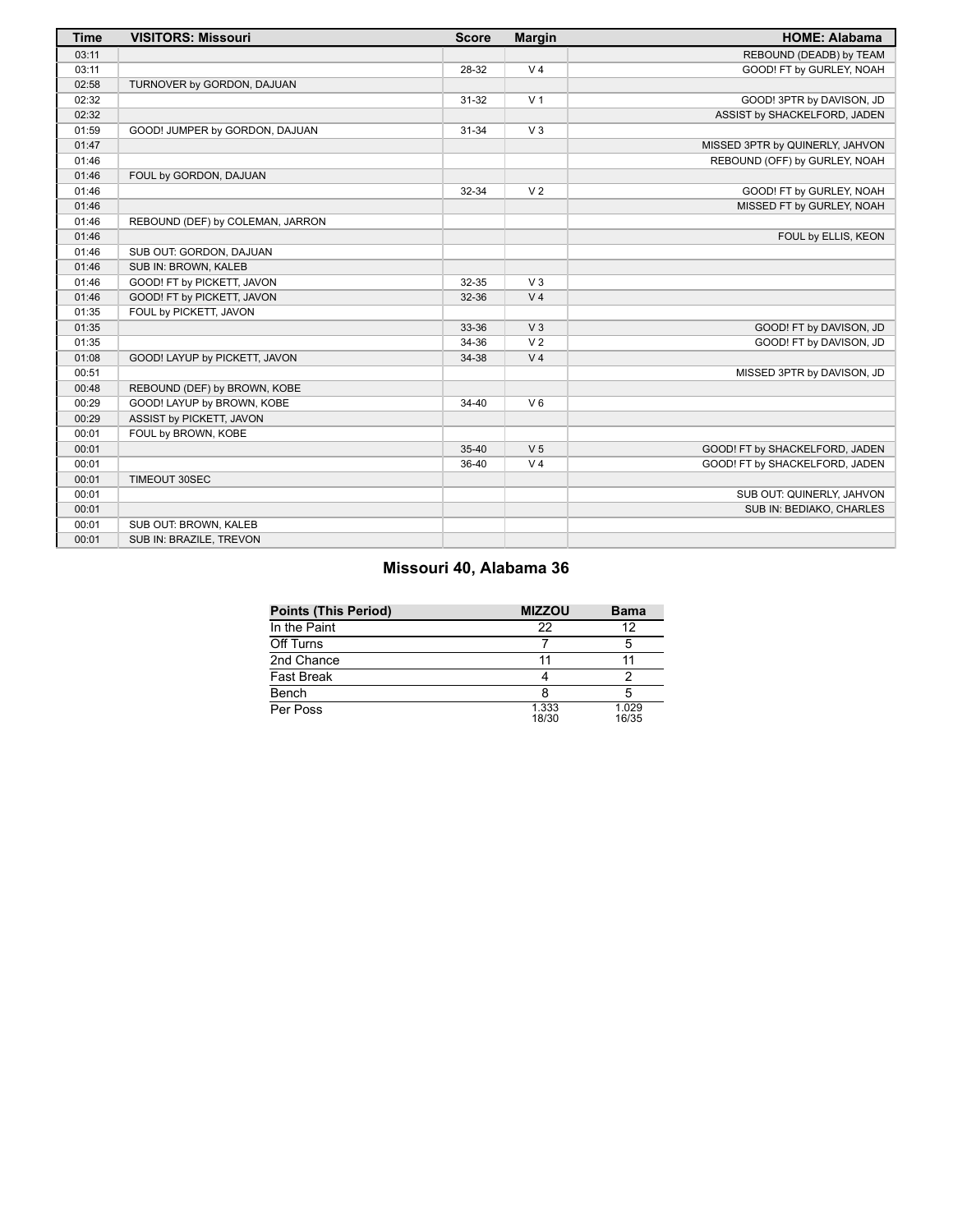### **Official Box Score Missouri vs Alabama Second Half Statistics Only January 22, 2022 at Coleman Coliseum**



# **Missouri 36**

| No. | Plaver                    | S  | <b>Pts</b> | <b>FG</b> | 3FG      | <b>FT</b> | <b>OR</b> | <b>DR</b> | <b>TR</b>    | PF             | A        | TO | <b>Blk</b>   | Stl          | Min          | $+/-$        |
|-----|---------------------------|----|------------|-----------|----------|-----------|-----------|-----------|--------------|----------------|----------|----|--------------|--------------|--------------|--------------|
| 04  | PICKETT, JAVON            | G  | 3          | $1 - 5$   | $0 - 2$  | $1 - 2$   | 0         |           |              |                | 2        | 0  | 0            | 0            | 19           | $-14$        |
| 05  | <b>COLEMAN, JARRON</b>    | G  | 9          | $3 - 7$   | $3-6$    | $0 - 0$   |           | 0         |              | $\overline{2}$ | 2        | 4  | $\Omega$     |              | 20           | $-14$        |
| 12  | <b>GORDON, DAJUAN</b>     | G  | 5          | $2 - 4$   | $1 - 1$  | $0 - 0$   |           | 0         |              | 3              | 0        | 0  | 0            | 0            | 13           | -4           |
| 23  | <b>BRAZILE, TREVON</b>    | F. | 3          | $1 - 1$   | $1 - 1$  | $0 - 0$   | 0         | 1         |              | 0              | 0        | 1  | $\mathbf{0}$ | $\mathbf{0}$ | 3            | $-5$         |
| 24  | <b>BROWN, KOBE</b>        | F  | 2          | $1 - 4$   | $0 - 0$  | $0 - 0$   | 2         | 1         | 3            | 3              |          | 2  |              | 1            | 19           | $-15$        |
| 01  | DAVIS, AMARI              | G  | 6          | $3 - 5$   | $0 - 0$  | $0 - 0$   |           | 0         |              | $\mathcal{P}$  | 0        |    | 0            | 2            | 11           | $-12$        |
| 11  | KEITA, YAYA               | F  | $\Omega$   | $0 - 0$   | $0 - 0$  | $0-0$     | 0         | $\Omega$  | 0            | 0              | 0        | 0  | $\Omega$     | $\Omega$     | $\Omega$     | $\mathbf{0}$ |
| 13  | <b>BROWN, KALEB</b>       | G  | $\Omega$   | $0 - 0$   | $0 - 0$  | $0 - 0$   | 0         | 0         | $\mathbf{0}$ | 0              | $\Omega$ | 0  | $\Omega$     | 0            | $\mathbf{0}$ | $\mathbf{0}$ |
| 21  | <b>DEGRAY III, RONNIE</b> | F. | 8          | $3 - 5$   | $2 - 3$  | $0 - 1$   | 0         | 1         |              | 2              | $\Omega$ | 0  | 0            | 0            | 15           | -6           |
|     | TEAM                      |    |            | $0 - 0$   |          |           |           | 0         |              | 0              |          | 0  |              |              |              |              |
|     | <b>TOTALS</b>             |    |            | 36 14-31  | $7 - 13$ | $1 - 3$   | 6         | 4         | 10           | 13             | 5        | 8  |              | 4            | 100          |              |

| <b>Shooting By Period</b><br>Period | FG    | FG%      | 3FG     | 3FG%      | FT | FT%   | Last FG Half: MIZZOU - |
|-------------------------------------|-------|----------|---------|-----------|----|-------|------------------------|
| 2nd Half                            | 14-31 | 45%      | 7-13    | 54% 1-3   |    | 33%   |                        |
| Game                                | 31-65 | $47.7\%$ | $11-24$ | 45.8% 3-5 |    | 60.0% |                        |

# **Alabama 50**

| No. | Plaver                  | S  | <b>Pts</b>     | FG.     | 3FG     | <b>FT</b> | <b>OR</b>      | DR       | TR       | <b>PF</b> | A        | TO.          | <b>Blk</b> | Stl           | Min      | $+/-$          |
|-----|-------------------------|----|----------------|---------|---------|-----------|----------------|----------|----------|-----------|----------|--------------|------------|---------------|----------|----------------|
| 00  | <b>GURLEY, NOAH</b>     | F  | 2              | 1-1     | $0 - 0$ | $0-0$     | 0              | 0        | 0        |           |          |              | 0          | 0             | 5        | -6             |
| 02  | <b>MILES, DARIUS</b>    | F. | 4              | $1 - 2$ | $0 - 1$ | $2 - 3$   | $\overline{2}$ |          | 3        | 0         | 0        |              | 0          | 0             | 10       | $\overline{7}$ |
| 03  | DAVISON, JD             | G  | 11             | $3 - 4$ | $2 - 2$ | 3-4       |                | 2        | 3        | 0         | 0        |              |            | 0             | 17       | 14             |
| 05  | SHACKELFORD, JADEN      | G  | 11             | $3 - 7$ | $1 - 2$ | $4 - 4$   | 1              | 2        | 3        |           | 0        | 0            | 0          |               | 19       | 12             |
| 14  | ELLIS, KEON             | G  | 3              | $1 - 4$ | $1 - 2$ | $0 - 0$   | 2              | 0        | 2        | 3         | $\Omega$ | 2            |            | 2             | 16       | 21             |
| 01  | HOLT, JUSAUN            | G  | 0              | $0 - 1$ | $0 - 1$ | $0 - 0$   | 0              | 0        | 0        | 0         | 0        | $\Omega$     | 0          | $\Omega$      | 4        | 2              |
| 10  | <b>BEDIAKO, CHARLES</b> | C  | 2              | $1 - 1$ | $0 - 0$ | $0 - 0$   | $\Omega$       | $\Omega$ | $\Omega$ |           | 0        | 0            | 0          | $\Omega$      | 4        | $-7$           |
| 13  | <b>QUINERLY, JAHVON</b> | G  | 13             | $5-8$   | $0 - 1$ | $3 - 4$   | $\Omega$       | 4        | 4        |           | 5        | 1            | 0          | $\mathcal{P}$ | 19       | 13             |
| 21  | <b>JOHNSON, BRITTON</b> | G  | 0              | $0 - 0$ | $0 - 0$ | $0 - 0$   | 0              | 0        | 0        | 0         | 0        | $\Omega$     | 0          | 0             | $\Omega$ | $\Omega$       |
| 33  | ROJAS, JAMES            | F. | $\overline{4}$ | $2 - 2$ | $0 - 0$ | $0 - 0$   | 3              | 2        | 5        | 0         | $\Omega$ |              | 0          | $\Omega$      | 7        | 14             |
|     | <b>TEAM</b>             |    |                | $0 - 0$ |         |           |                |          | 2        | $\Omega$  |          | $\mathbf{0}$ |            |               |          |                |
|     | <b>TOTALS</b>           |    | 50             | 17-30   | $4 - 9$ | $12 - 15$ | 10             | 12       | 22       | 6         | 6        |              | 2          | 5             | 100      |                |

| <b>Shooting By Period</b><br>Period | FG    | FG%   | 3FG      | 3FG%     | FТ        | FT%   | La. |
|-------------------------------------|-------|-------|----------|----------|-----------|-------|-----|
| 2nd Half                            | 17-30 | 57%   | 4-9      | 44%      | $12 - 15$ | 80%   |     |
| Game                                | 28-64 | 43.8% | $9 - 27$ | $33.3\%$ | $21 - 29$ | 72.4% |     |

*Last FG Half:* Bama -

| <b>Score</b>  | 1st | 2nd | тот | <b>Points (This Period)</b> | <b>MIZZOU</b> | Bar     |
|---------------|-----|-----|-----|-----------------------------|---------------|---------|
| <b>MIZZOU</b> | 40  | 36  | 76  | In the Paint                | 14            | 26      |
| Bama          | 36  | 50  | 86  | Off Turns                   |               | 16      |
|               |     |     |     | 2nd Chance                  |               | $\cdot$ |
|               |     |     |     | <b>Fast Break</b>           |               | 1(      |
|               |     |     |     |                             |               | .       |

| <b>Points (This Period)</b> | <b>MIZZOU Bama</b> |                |
|-----------------------------|--------------------|----------------|
| In the Paint                | 14                 | 26             |
| Off Turns                   | 11                 | 16             |
| 2nd Chance                  | 7                  | 13             |
| <b>Fast Break</b>           | ŋ                  | 10             |
| Bench                       | 14                 | 19             |
| Per Poss                    | 1.029<br>15/35     | 1.471<br>23/34 |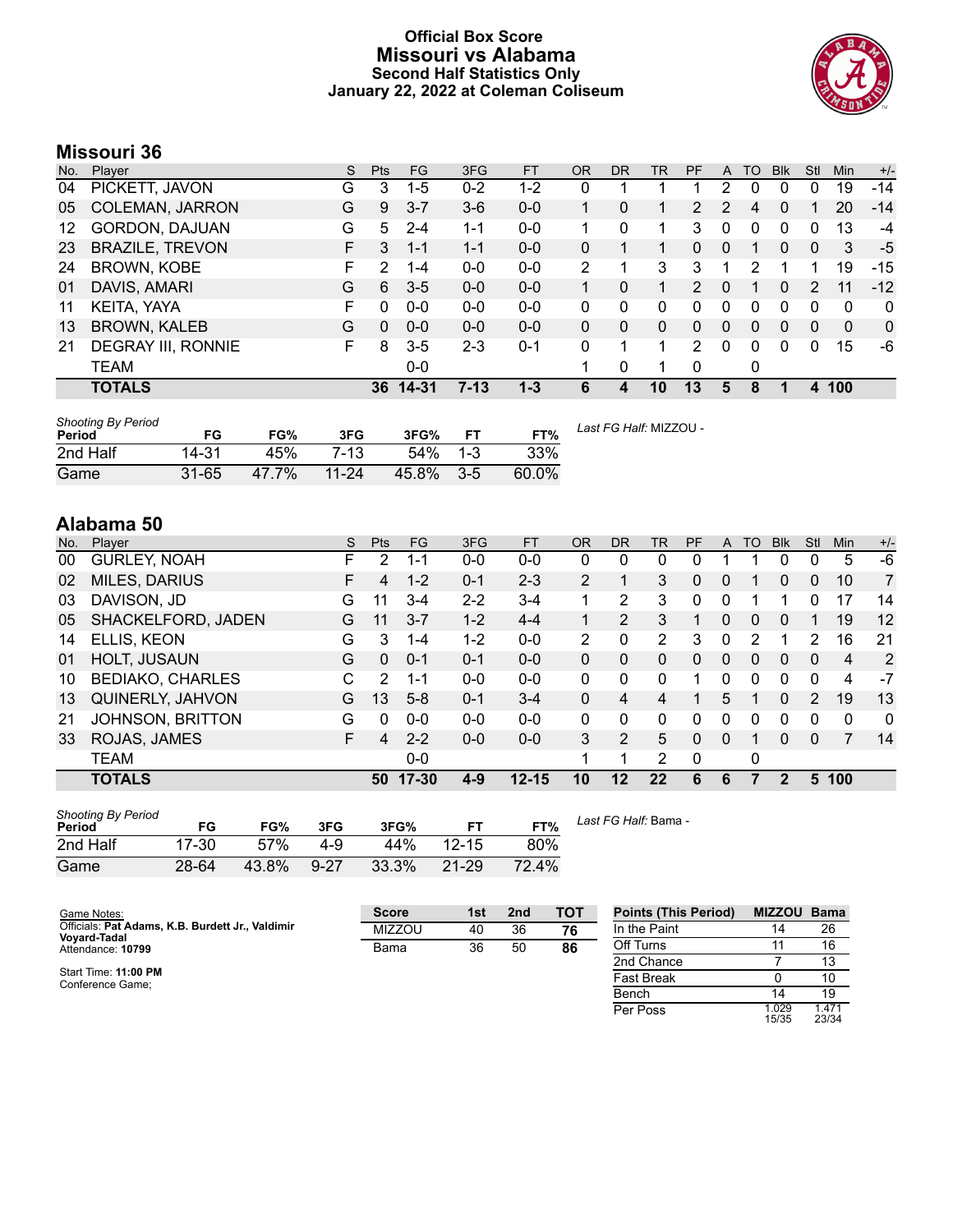#### **Official Play-By-Play Missouri vs Alabama Second Half January 22, 2022 at Coleman Coliseum**



#### **Period 2**

<mark>Starters:</mark><br>Missouri: 4 PICKETT,JAVON (G); 5 COLEMAN,JARRON (G); 12 GORDON,DAJUAN (G); 23 BRAZILE,TREVON (F); 24 BROWN,KOBE (F);<br>**Alabama**: 0 GURLEY,NOAH (F); 2 MILES,DARIUS (F); 3 DAVISON,JD (G); 5 SHACKELFORD,JADEN (G);

| Time  | <b>VISITORS: Missouri</b>         | <b>Score</b> | <b>Margin</b>   | <b>HOME: Alabama</b>              |
|-------|-----------------------------------|--------------|-----------------|-----------------------------------|
| 20:00 |                                   |              |                 | SUB OUT: BEDIAKO, CHARLES         |
| 20:00 |                                   |              |                 | SUB IN: MILES, DARIUS             |
| 20:00 | SUB OUT: DAVIS, AMARI             |              |                 |                                   |
| 20:00 | SUB IN: GORDON, DAJUAN            |              |                 |                                   |
| 19:48 |                                   | 38-40        | V <sub>2</sub>  | GOOD! LAYUP by SHACKELFORD, JADEN |
| 19:34 | GOOD! 3PTR by COLEMAN, JARRON     | 38-43        | V <sub>5</sub>  |                                   |
| 19:34 | ASSIST by PICKETT, JAVON          |              |                 |                                   |
| 19:17 |                                   | 40-43        | $V_3$           | GOOD! LAYUP by GURLEY, NOAH       |
| 18:57 |                                   |              |                 | FOUL by ELLIS, KEON               |
| 18:57 | MISSED FT by PICKETT, JAVON       |              |                 |                                   |
| 18:57 | REBOUND (DEADB) by TEAM           |              |                 |                                   |
| 18:57 |                                   |              |                 |                                   |
|       |                                   |              |                 | SUB OUT: MILES, DARIUS            |
| 18:57 |                                   |              |                 | SUB OUT: ELLIS, KEON              |
| 18:57 |                                   |              |                 | SUB IN: BEDIAKO, CHARLES          |
| 18:57 |                                   |              |                 | SUB IN: QUINERLY, JAHVON          |
| 18:57 | SUB OUT: BRAZILE, TREVON          |              |                 |                                   |
| 18:57 | SUB IN: DEGRAY III, RONNIE        |              |                 |                                   |
| 18:57 | GOOD! FT by PICKETT, JAVON        | 40-44        | V <sub>4</sub>  |                                   |
| 18:38 |                                   | 43-44        | V <sub>1</sub>  | GOOD! 3PTR by DAVISON, JD         |
| 18:38 |                                   |              |                 | ASSIST by QUINERLY, JAHVON        |
| 18:25 | GOOD! 3PTR by DEGRAY III, RONNIE  | 43-47        | V <sub>4</sub>  |                                   |
| 18:25 | ASSIST by COLEMAN, JARRON         |              |                 |                                   |
| 17:56 |                                   |              |                 | TURNOVER by DAVISON, JD           |
| 17:56 | STEAL by COLEMAN, JARRON          |              |                 |                                   |
| 17:38 | GOOD! 3PTR by GORDON, DAJUAN      | 43-50        | V <sub>7</sub>  |                                   |
| 17:38 | ASSIST by COLEMAN, JARRON         |              |                 |                                   |
| 17:26 |                                   |              |                 | MISSED JUMPER by QUINERLY, JAHVON |
| 17:23 | REBOUND (DEF) by BROWN, KOBE      |              |                 |                                   |
| 17:08 | GOOD! LAYUP by DEGRAY III, RONNIE | 43-52        | V <sub>9</sub>  |                                   |
| 16:54 |                                   |              |                 | TURNOVER by GURLEY, NOAH          |
| 16:54 | STEAL by BROWN, KOBE              |              |                 |                                   |
| 16:45 | MISSED JUMPER by PICKETT, JAVON   |              |                 |                                   |
| 16:43 |                                   |              |                 | REBOUND (DEF) by QUINERLY, JAHVON |
| 16:40 |                                   | 45-52        | V <sub>7</sub>  | GOOD! LAYUP by DAVISON, JD [FB]   |
| 16:40 |                                   |              |                 | ASSIST by QUINERLY, JAHVON        |
| 16:10 | GOOD! LAYUP by PICKETT, JAVON     | 45-54        | V <sub>9</sub>  |                                   |
| 15:40 |                                   | 47-54        | V <sub>7</sub>  | GOOD! DUNK by BEDIAKO, CHARLES    |
| 15:40 |                                   |              |                 | ASSIST by GURLEY, NOAH            |
| 15:20 | GOOD! 3PTR by DEGRAY III, RONNIE  | 47-57        | $V$ 10          |                                   |
| 15:20 |                                   |              |                 | FOUL by BEDIAKO, CHARLES          |
| 15:20 |                                   |              |                 |                                   |
|       | <b>TIMEOUT MEDIA</b>              |              |                 |                                   |
| 15:20 |                                   |              |                 | SUB OUT: GURLEY, NOAH             |
| 15:20 |                                   |              |                 | SUB OUT: DAVISON, JD              |
| 15:20 |                                   |              |                 | SUB OUT: BEDIAKO, CHARLES         |
| 15:20 |                                   |              |                 | SUB IN: MILES, DARIUS             |
| 15:20 |                                   |              |                 | SUB IN: ELLIS, KEON               |
| 15:20 |                                   |              |                 | SUB IN: ROJAS, JAMES              |
| 15:20 | SUB OUT: COLEMAN, JARRON          |              |                 |                                   |
| 15:20 | SUB IN: DAVIS, AMARI              |              |                 |                                   |
| 15:20 | MISSED FT by DEGRAY III, RONNIE   |              |                 |                                   |
| 15:20 | REBOUND (OFF) by BROWN, KOBE      |              |                 |                                   |
| 14:58 | MISSED JUMPER by DAVIS, AMARI     |              |                 |                                   |
| 14:57 |                                   |              |                 | REBOUND (DEF) by ROJAS, JAMES     |
| 14:57 |                                   |              |                 | TURNOVER by ROJAS, JAMES          |
| 14:57 |                                   |              |                 | SUB OUT: ROJAS, JAMES             |
| 14:57 |                                   |              |                 | SUB IN: HOLT, JUSAUN              |
| 14:57 | SUB OUT: GORDON, DAJUAN           |              |                 |                                   |
| 14:57 | SUB IN: COLEMAN, JARRON           |              |                 |                                   |
| 14:38 | GOOD! 3PTR by COLEMAN, JARRON     | 47-60        | V <sub>13</sub> |                                   |
| 14:23 |                                   | 49-60        | V <sub>11</sub> | GOOD! LAYUP by QUINERLY, JAHVON   |
| 14:02 | MISSED 3PTR by COLEMAN, JARRON    |              |                 |                                   |
| 14:00 | REBOUND (OFF) by TEAM             |              |                 |                                   |
| 13:54 | GOOD! 3PTR by COLEMAN, JARRON     | 49-63        | V <sub>14</sub> |                                   |
| 13:54 | ASSIST by BROWN, KOBE             |              |                 |                                   |
| 13:40 |                                   | 51-63        | V <sub>12</sub> | GOOD! LAYUP by QUINERLY, JAHVON   |
|       |                                   |              |                 |                                   |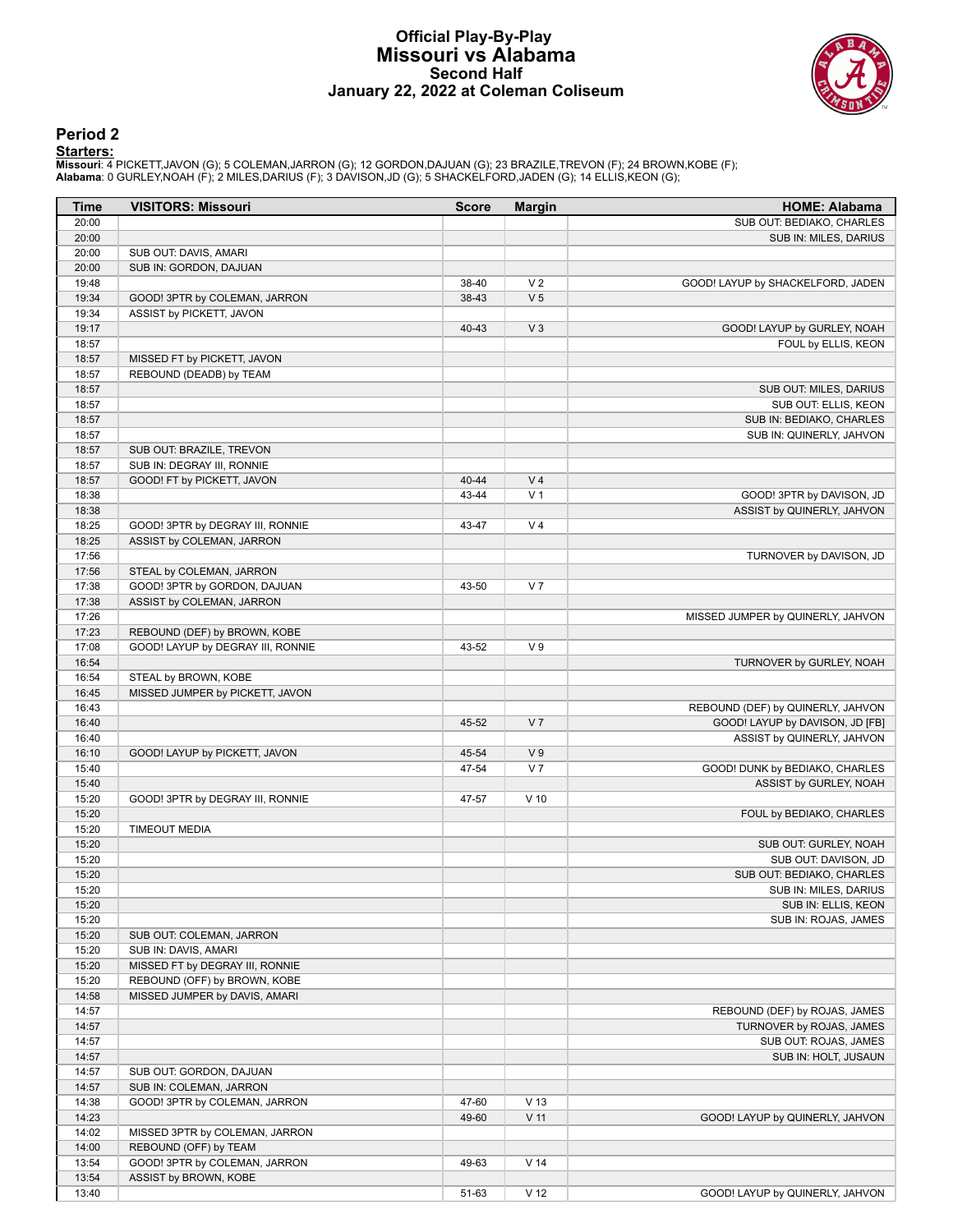| Time           | <b>VISITORS: Missouri</b>           | <b>Score</b> | <b>Margin</b>   | <b>HOME: Alabama</b>                                |
|----------------|-------------------------------------|--------------|-----------------|-----------------------------------------------------|
| 13:19          | MISSED JUMPER by COLEMAN, JARRON    |              |                 |                                                     |
| 13:16          | REBOUND (OFF) by BROWN, KOBE        |              |                 |                                                     |
| 13:10          | FOUL by BROWN, KOBE                 |              |                 |                                                     |
| 13:10          | TURNOVER by BROWN, KOBE             |              |                 |                                                     |
| 12:57          |                                     | 53-63        | $V$ 10          | GOOD! LAYUP by QUINERLY, JAHVON                     |
| 12:35          | GOOD! LAYUP by DAVIS, AMARI         | 53-65        | V <sub>12</sub> |                                                     |
| 12:20          |                                     | 55-65        | $V$ 10          | GOOD! LAYUP by SHACKELFORD, JADEN                   |
| 12:13          | TURNOVER by COLEMAN, JARRON         |              |                 |                                                     |
| 12:13          |                                     |              |                 | STEAL by ELLIS, KEON                                |
| 12:12          |                                     |              |                 | TURNOVER by ELLIS, KEON                             |
| 12:12          |                                     |              |                 | SUB OUT: HOLT, JUSAUN                               |
| 12:12          |                                     |              |                 | SUB IN: DAVISON, JD                                 |
| 12:12          | SUB OUT: PICKETT, JAVON             |              |                 |                                                     |
| 12:12          | SUB IN: GORDON, DAJUAN              |              |                 |                                                     |
| 11:57          | MISSED JUMPER by BROWN, KOBE        |              |                 |                                                     |
| 11:53          |                                     |              |                 | REBOUND (DEF) by QUINERLY, JAHVON                   |
| 11:46          |                                     |              |                 | MISSED LAYUP by QUINERLY, JAHVON                    |
| 11:44          |                                     |              |                 | REBOUND (OFF) by DAVISON, JD                        |
| 11:37          |                                     |              |                 | MISSED JUMPER by SHACKELFORD, JADEN                 |
| 11:36          |                                     |              |                 | REBOUND (OFF) by MILES, DARIUS                      |
| 11:36          | FOUL by BROWN, KOBE                 |              |                 |                                                     |
| 11:36          | <b>TIMEOUT MEDIA</b>                |              |                 |                                                     |
| 11:35          | SUB OUT: BROWN, KOBE                |              |                 |                                                     |
| 11:35          | SUB IN: PICKETT, JAVON              |              |                 |                                                     |
| 11:35          |                                     |              |                 | MISSED FT by MILES, DARIUS                          |
| 11:35          |                                     |              |                 | REBOUND (DEADB) by TEAM                             |
| 11:35          |                                     | 56-65        | V <sub>9</sub>  | GOOD! FT by MILES, DARIUS                           |
| 11:12          | MISSED JUMPER by GORDON, DAJUAN     |              |                 |                                                     |
| 11:09          |                                     |              |                 | REBOUND (DEF) by DAVISON, JD                        |
| 10:58          |                                     |              |                 | MISSED 3PTR by ELLIS, KEON                          |
| 10:56          | REBOUND (DEF) by DEGRAY III, RONNIE |              |                 |                                                     |
| 10:32          | MISSED 3PTR by COLEMAN, JARRON      |              |                 |                                                     |
| 10:30          | REBOUND (OFF) by GORDON, DAJUAN     |              |                 |                                                     |
| 10:29          | GOOD! LAYUP by GORDON, DAJUAN       | 56-67        | V <sub>11</sub> |                                                     |
| 10:25          |                                     |              |                 |                                                     |
| 10:25          |                                     |              |                 | SUB OUT: SHACKELFORD, JADEN<br>SUB IN: HOLT, JUSAUN |
| 10:25          |                                     |              |                 |                                                     |
| 10:25          | SUB OUT: GORDON, DAJUAN             |              |                 |                                                     |
| 10:14          | SUB IN: BROWN, KOBE                 |              |                 |                                                     |
|                |                                     |              |                 | TURNOVER by MILES, DARIUS                           |
| 10:14<br>10:07 | STEAL by DAVIS, AMARI               |              |                 |                                                     |
|                | TURNOVER by BROWN, KOBE             |              |                 |                                                     |
| 10:07          |                                     |              |                 | STEAL by ELLIS, KEON                                |
| 10:04          | FOUL by DEGRAY III, RONNIE          |              |                 |                                                     |
| 10:04          | SUB OUT: DAVIS, AMARI               |              |                 |                                                     |
| 10:04          | SUB IN: GORDON, DAJUAN              |              |                 |                                                     |
| 09:54          |                                     |              |                 | MISSED 3PTR by HOLT, JUSAUN                         |
| 09:54          |                                     |              |                 | REBOUND (OFF) by MILES, DARIUS                      |
| 09:54          |                                     | 58-67        | V <sub>9</sub>  | GOOD! LAYUP by MILES, DARIUS                        |
| 09:54          | FOUL by DEGRAY III, RONNIE          |              |                 |                                                     |
| 09:54          | SUB OUT: DEGRAY III, RONNIE         |              |                 |                                                     |
| 09:54          | SUB IN: DAVIS, AMARI                |              |                 |                                                     |
| 09:54          |                                     | 59-67        | V8              | GOOD! FT by MILES, DARIUS                           |
| 09:26          | MISSED JUMPER by GORDON, DAJUAN     |              |                 |                                                     |
| 09:26          |                                     |              |                 | BLOCK by DAVISON, JD                                |
| 09:17          | REBOUND (OFF) by DAVIS, AMARI       |              |                 |                                                     |
| 09:17          | GOOD! LAYUP by DAVIS, AMARI         | 59-69        | $V$ 10          |                                                     |
| 09:16          | FOUL by GORDON, DAJUAN              |              |                 |                                                     |
| 09:16          |                                     | 60-69        | V <sub>9</sub>  | GOOD! FT by QUINERLY, JAHVON [FB]                   |
| 09:16          |                                     |              |                 | SUB OUT: HOLT, JUSAUN                               |
| 09:16          |                                     |              |                 | SUB IN: SHACKELFORD, JADEN                          |
| 09:16          |                                     | 61-69        | V8              | GOOD! FT by QUINERLY, JAHVON [FB]                   |
| 09:06          | TURNOVER by COLEMAN, JARRON         |              |                 |                                                     |
| 09:06          |                                     |              |                 | STEAL by QUINERLY, JAHVON                           |
| 09:02          |                                     | 63-69        | $V_6$           | GOOD! LAYUP by QUINERLY, JAHVON [FB]                |
| 08:33          | MISSED JUMPER by DAVIS, AMARI       |              |                 |                                                     |
| 08:29          |                                     |              |                 | REBOUND (DEF) by MILES, DARIUS                      |
| 08:23          |                                     |              |                 | MISSED 3PTR by MILES, DARIUS                        |
| 08:20          |                                     |              |                 | REBOUND (OFF) by ELLIS, KEON                        |
| 08:19          | FOUL by DAVIS, AMARI                |              |                 |                                                     |
| 08:19          | SUB OUT: GORDON, DAJUAN             |              |                 |                                                     |
| 08:19          | SUB IN: DEGRAY III, RONNIE          |              |                 |                                                     |
| 08:15          |                                     |              |                 | MISSED LAYUP by ELLIS, KEON                         |
| 08:13          | REBOUND (DEF) by PICKETT, JAVON     |              |                 |                                                     |
| 07:49          | FOUL by COLEMAN, JARRON             |              |                 |                                                     |
| 07:49          | TURNOVER by COLEMAN, JARRON         |              |                 |                                                     |
| 07:48          | <b>TIMEOUT MEDIA</b>                |              |                 |                                                     |
|                |                                     |              |                 |                                                     |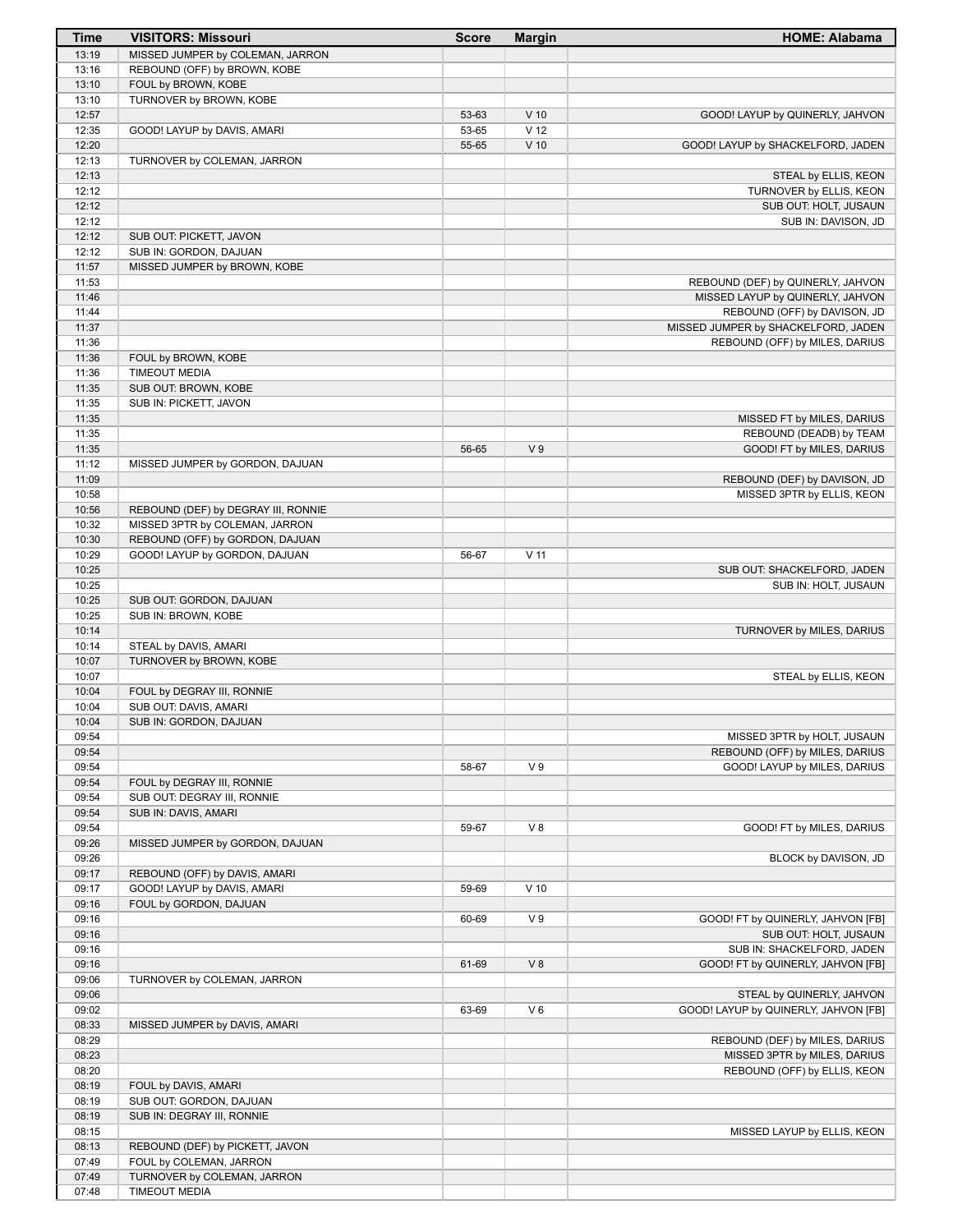| Time           | <b>VISITORS: Missouri</b>                                 | <b>Score</b>   | <b>Margin</b>        | <b>HOME: Alabama</b>                                              |
|----------------|-----------------------------------------------------------|----------------|----------------------|-------------------------------------------------------------------|
| 07:38          |                                                           |                |                      | MISSED LAYUP by SHACKELFORD, JADEN                                |
| 07:38          | BLOCK by BROWN, KOBE                                      |                |                      |                                                                   |
| 07:38          |                                                           |                |                      | REBOUND (OFF) by TEAM                                             |
| 07:30          |                                                           | 66-69          | $V_3$                | GOOD! 3PTR by ELLIS, KEON                                         |
| 07:30          |                                                           |                | V <sub>5</sub>       | ASSIST by QUINERLY, JAHVON                                        |
| 07:01<br>06:43 | GOOD! JUMPER by DAVIS, AMARI                              | 66-71          |                      | MISSED 3PTR by QUINERLY, JAHVON                                   |
| 06:41          |                                                           |                |                      | REBOUND (OFF) by SHACKELFORD, JADEN                               |
| 06:41          | FOUL by BROWN, KOBE                                       |                |                      |                                                                   |
| 06:41          |                                                           | 67-71          | V <sub>4</sub>       | GOOD! FT by SHACKELFORD, JADEN                                    |
| 06:41          |                                                           |                |                      | SUB OUT: MILES, DARIUS                                            |
| 06:41          |                                                           |                |                      | SUB IN: ROJAS, JAMES                                              |
| 06:41          |                                                           | 68-71          | $V_3$                | GOOD! FT by SHACKELFORD, JADEN                                    |
| 06:21          | MISSED 3PTR by PICKETT, JAVON                             |                |                      |                                                                   |
| 06:18          |                                                           |                |                      | REBOUND (DEF) by DAVISON, JD                                      |
| 06:17<br>06:17 | STEAL by DAVIS, AMARI                                     |                |                      | TURNOVER by ELLIS, KEON                                           |
| 06:00          | GOOD! JUMPER by BROWN, KOBE                               | 68-73          | V <sub>5</sub>       |                                                                   |
| 05:45          |                                                           | 71-73          | V <sub>2</sub>       | GOOD! 3PTR by DAVISON, JD                                         |
| 05:45          |                                                           |                |                      | ASSIST by QUINERLY, JAHVON                                        |
| 05:23          | MISSED JUMPER by BROWN, KOBE                              |                |                      |                                                                   |
| 05:17          | REBOUND (OFF) by COLEMAN, JARRON                          |                |                      |                                                                   |
| 05:16          | TURNOVER by COLEMAN, JARRON                               |                |                      |                                                                   |
| 05:16          |                                                           |                |                      | STEAL by QUINERLY, JAHVON                                         |
| 05:12          |                                                           | 73-73          | T                    | GOOD! LAYUP by QUINERLY, JAHVON [FB]                              |
| 05:11          | TIMEOUT 30SEC                                             |                |                      |                                                                   |
| 05:11<br>04:48 | <b>TIMEOUT MEDIA</b><br>MISSED 3PTR by DEGRAY III, RONNIE |                |                      |                                                                   |
| 04:45          |                                                           |                |                      | REBOUND (DEF) by SHACKELFORD, JADEN                               |
| 04:41          |                                                           |                |                      | MISSED LAYUP by SHACKELFORD, JADEN                                |
| 04:37          |                                                           |                |                      | REBOUND (OFF) by ROJAS, JAMES                                     |
| 04:37          |                                                           | 75-73          | H <sub>2</sub>       | GOOD! LAYUP by ROJAS, JAMES                                       |
| 04:09          | FOUL by DAVIS, AMARI                                      |                |                      |                                                                   |
| 04:09          | TURNOVER by DAVIS, AMARI                                  |                |                      |                                                                   |
| 04:09          | SUB OUT: DAVIS, AMARI                                     |                |                      |                                                                   |
| 04:09          | SUB IN: GORDON, DAJUAN                                    |                |                      |                                                                   |
| 04:00          | FOUL by GORDON, DAJUAN                                    |                |                      |                                                                   |
| 04:00<br>04:00 |                                                           | 76-73<br>77-73 | H <sub>3</sub><br>H4 | GOOD! FT by DAVISON, JD<br>GOOD! FT by DAVISON, JD                |
| 03:53          |                                                           |                |                      | FOUL by ELLIS, KEON                                               |
| 03:52          | <b>TIMEOUT MEDIA</b>                                      |                |                      |                                                                   |
| 03:41          |                                                           |                |                      | FOUL by ELLIS, KEON                                               |
| 03:32          | MISSED LAYUP by BROWN, KOBE                               |                |                      |                                                                   |
| 03:32          |                                                           |                |                      | BLOCK by ELLIS, KEON                                              |
| 03:23          |                                                           |                |                      | REBOUND (DEF) by ROJAS, JAMES                                     |
| 03:07          |                                                           |                |                      | MISSED LAYUP by DAVISON, JD                                       |
| 03:04          |                                                           |                |                      | REBOUND (OFF) by ROJAS, JAMES                                     |
| 03:03<br>03:00 |                                                           |                |                      | MISSED 3PTR by SHACKELFORD, JADEN<br>REBOUND (OFF) by ELLIS, KEON |
| 02:57          |                                                           |                |                      | MISSED LAYUP by ELLIS, KEON                                       |
| 02:53          |                                                           |                |                      | REBOUND (OFF) by ROJAS, JAMES                                     |
| 02:53          |                                                           | 79-73          | H <sub>6</sub>       | GOOD! LAYUP by ROJAS, JAMES                                       |
| 02:21          | MISSED JUMPER by DEGRAY III, RONNIE                       |                |                      |                                                                   |
| 02:18          |                                                           |                |                      | REBOUND (DEF) by QUINERLY, JAHVON                                 |
| 02:04          |                                                           |                |                      | FOUL by QUINERLY, JAHVON                                          |
| 02:04          |                                                           |                |                      | TURNOVER by QUINERLY, JAHVON                                      |
| 02:04          | SUB OUT: DEGRAY III, RONNIE                               |                |                      |                                                                   |
| 02:04<br>01:38 | SUB IN: BRAZILE, TREVON<br>GOOD! 3PTR by BRAZILE, TREVON  | 79-76          | $H_3$                |                                                                   |
| 01:38          | ASSIST by PICKETT, JAVON                                  |                |                      |                                                                   |
| 01:38          | TIMEOUT 30SEC                                             |                |                      |                                                                   |
| 01:27          |                                                           | 82-76          | H <sub>6</sub>       | GOOD! 3PTR by SHACKELFORD, JADEN                                  |
| 01:27          |                                                           |                |                      | ASSIST by QUINERLY, JAHVON                                        |
| 01:07          | MISSED 3PTR by PICKETT, JAVON                             |                |                      |                                                                   |
| 01:02          |                                                           |                |                      | REBOUND (DEF) by QUINERLY, JAHVON                                 |
| 01:00          | FOUL by COLEMAN, JARRON                                   |                |                      |                                                                   |
| 01:00          |                                                           |                |                      | MISSED FT by QUINERLY, JAHVON                                     |
| 01:00<br>01:00 |                                                           | 83-76          | H <sub>7</sub>       | REBOUND (DEADB) by TEAM<br>GOOD! FT by QUINERLY, JAHVON           |
| 00:33          | MISSED JUMPER by PICKETT, JAVON                           |                |                      |                                                                   |
| 00:30          |                                                           |                |                      | REBOUND (DEF) by SHACKELFORD, JADEN                               |
| 00:25          | FOUL by PICKETT, JAVON                                    |                |                      |                                                                   |
| 00:25          |                                                           | 84-76          | H 8                  | GOOD! FT by DAVISON, JD                                           |
| 00:25          |                                                           |                |                      | MISSED FT by DAVISON, JD                                          |
| 00:25          | REBOUND (DEF) by BRAZILE, TREVON                          |                |                      |                                                                   |
| 00:16          |                                                           |                |                      | FOUL by SHACKELFORD, JADEN                                        |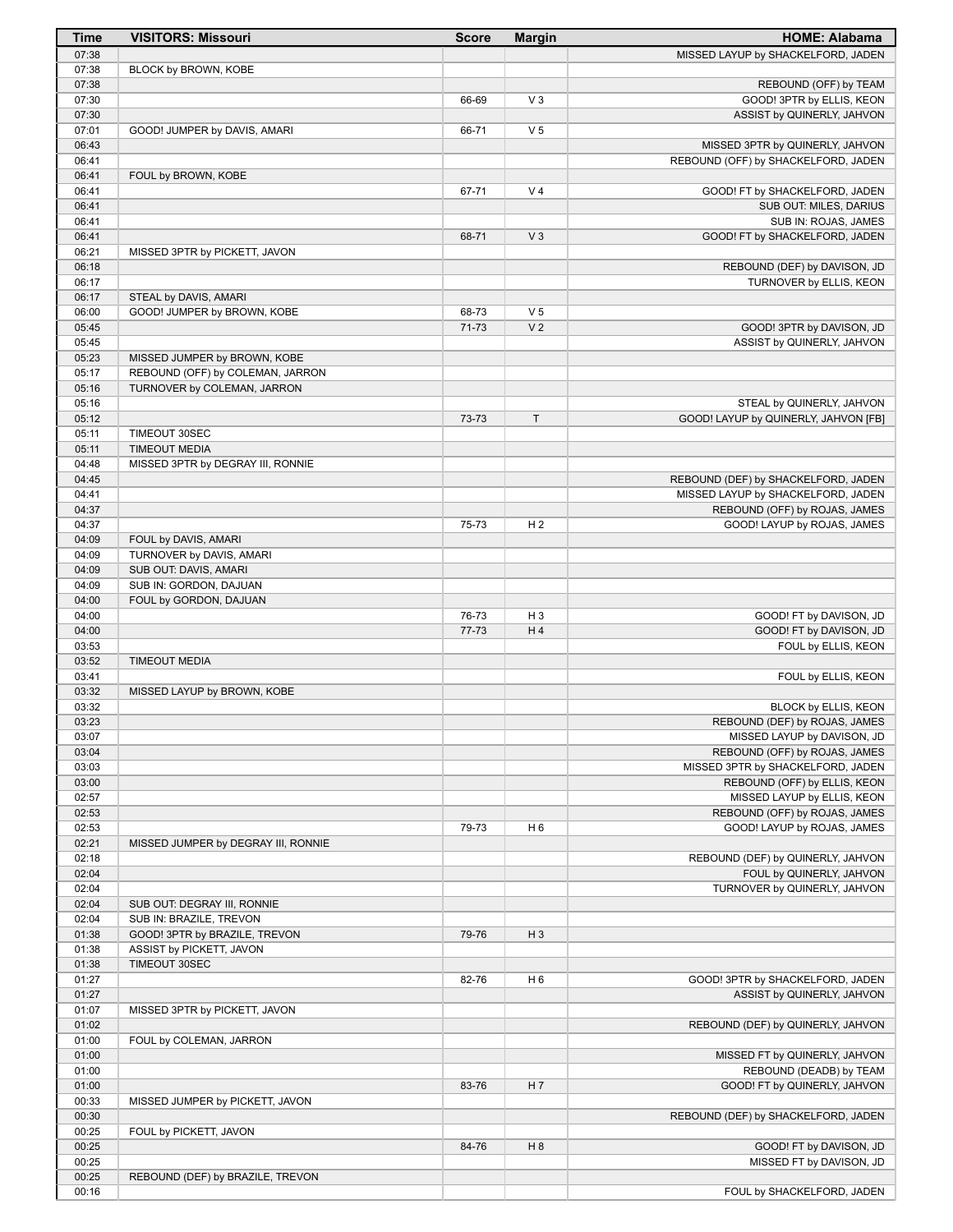| <b>Time</b> | <b>VISITORS: Missouri</b>      | <b>Score</b> | <b>Margin</b> | <b>HOME: Alabama</b>                |
|-------------|--------------------------------|--------------|---------------|-------------------------------------|
| 00:13       | TURNOVER by BRAZILE, TREVON    |              |               |                                     |
| 00:13       |                                |              |               | STEAL by SHACKELFORD, JADEN         |
| 00:09       | FOUL by GORDON, DAJUAN         |              |               |                                     |
| 00:09       | SUB OUT: GORDON, DAJUAN        |              |               |                                     |
| 00:09       | SUB IN: DAVIS, AMARI           |              |               |                                     |
| 00:09       |                                | 85-76        | H9            | GOOD! FT by SHACKELFORD, JADEN [FB] |
| 00:09       |                                | 86-76        | H 10          | GOOD! FT by SHACKELFORD, JADEN [FB] |
| 00:00       | MISSED 3PTR by COLEMAN, JARRON |              |               |                                     |
| 00:00       |                                |              |               | REBOUND (DEF) by TEAM               |

# **Missouri 76, Alabama 86**

| <b>Points (This Period)</b> | <b>MIZZOU</b>  | <b>Bama</b>    |
|-----------------------------|----------------|----------------|
| In the Paint                | 14             | 26             |
| Off Turns                   | 11             | 16             |
| 2nd Chance                  |                | 13             |
| <b>Fast Break</b>           |                | 10             |
| Bench                       | 14             | 19             |
| Per Poss                    | 1.029<br>15/35 | 1.471<br>23/34 |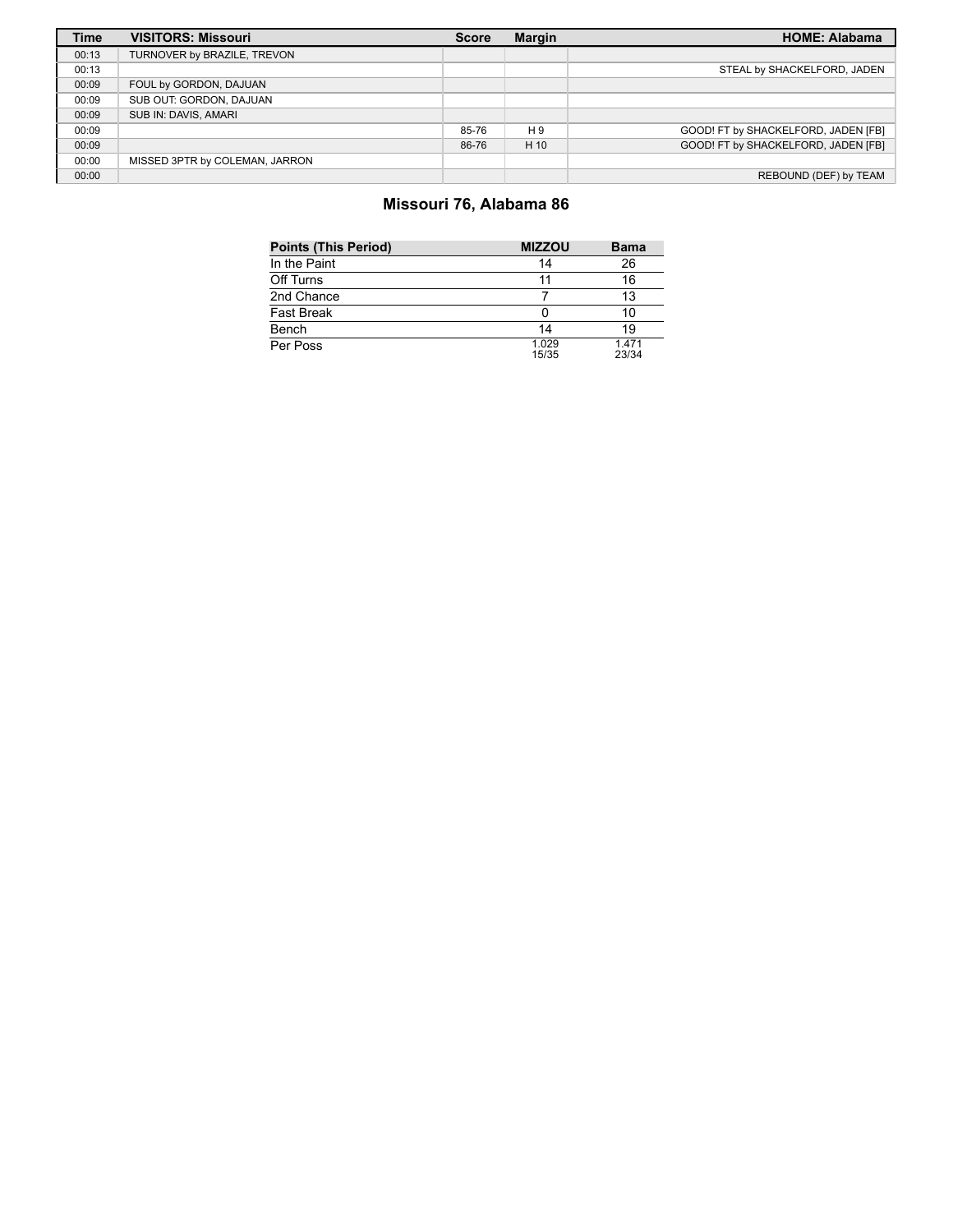### **Official Scoring/Possession Reference Chart Missouri vs Alabama Period 1 January 22, 2022 at Coleman Coliseum**



**Period 1**

<mark>Starters:</mark><br>Missouri: 4 PICKETT,JAVON (G); 5 COLEMAN,JARRON (G); 12 GORDON,DAJUAN (G); 23 BRAZILE,TREVON (F); 24 BROWN,KOBE (F);<br>**Alabama**: 0 GURLEY,NOAH (F); 2 MILES,DARIUS (F); 3 DAVISON,JD (G); 5 SHACKELFORD,JADEN (G);

| <b>Time</b> | <b>VISITORS: Missouri</b>          | <b>Score</b> | <b>Margin</b>   | <b>HOME: Alabama</b>               |
|-------------|------------------------------------|--------------|-----------------|------------------------------------|
| 19:29       | GOOD! DUNK by BRAZILE, TREVON [FB] | $0 - 2$      | V <sub>2</sub>  |                                    |
| 19:07       |                                    | $3 - 2$      | H <sub>1</sub>  | GOOD! 3PTR by MILES, DARIUS        |
| 18:38       | GOOD! 3PTR by GORDON, DAJUAN       | $3-5$        | V <sub>2</sub>  |                                    |
| 18:17       | GOOD! LAYUP by GORDON, DAJUAN      | $3 - 7$      | V <sub>4</sub>  |                                    |
| 17:47       | GOOD! 3PTR by COLEMAN, JARRON      | $3 - 10$     | V <sub>7</sub>  |                                    |
| 16:54       | GOOD! LAYUP by DAVIS, AMARI        | $3 - 12$     | V <sub>9</sub>  |                                    |
| 16:32       | GOOD! LAYUP by DAVIS, AMARI [FB]   | $3 - 14$     | $V$ 11          |                                    |
| 15:58       |                                    | $5 - 14$     | V <sub>9</sub>  | GOOD! LAYUP by JOHNSON, BRITTON    |
| 15:29       |                                    | $7 - 14$     | V <sub>7</sub>  | GOOD! LAYUP by ROJAS, JAMES        |
| 14:51       | GOOD! 3PTR by PICKETT, JAVON       | $7 - 17$     | $V$ 10          |                                    |
| 12:39       | GOOD! LAYUP by KEITA, YAYA         | $7 - 19$     | V <sub>12</sub> |                                    |
| 11:39       | GOOD! JUMPER by COLEMAN, JARRON    | $7 - 21$     | V <sub>14</sub> |                                    |
| 11:25       |                                    | $10 - 21$    | V <sub>11</sub> | GOOD! 3PTR by ELLIS, KEON          |
| 10:48       |                                    | $12 - 21$    | V <sub>9</sub>  | GOOD! LAYUP by GURLEY, NOAH [FB]   |
| 10:18       | GOOD! LAYUP by BROWN, KOBE         | $12 - 23$    | $V$ 11          |                                    |
| 09:38       |                                    | $14 - 23$    | V <sub>9</sub>  | GOOD! JUMPER by SHACKELFORD, JADEN |
| 09:11       | GOOD! LAYUP by BRAZILE, TREVON     | $14 - 25$    | V <sub>11</sub> |                                    |
| 09:00       |                                    | 15-25        | $V$ 10          | GOOD! FT by BEDIAKO, CHARLES       |
| 08:14       |                                    | 18-25        | V <sub>7</sub>  | GOOD! 3PTR by SHACKELFORD, JADEN   |
| 08:14       |                                    | 19-25        | $V_6$           | GOOD! FT by SHACKELFORD, JADEN     |
| 06:44       |                                    | $21 - 25$    | V <sub>4</sub>  | GOOD! LAYUP by SHACKELFORD, JADEN  |
| 06:06       |                                    | 24-25        | V <sub>1</sub>  | GOOD! 3PTR by ELLIS, KEON          |
| 05:18       |                                    | 25-25        | $\mathsf{T}$    | GOOD! FT by DAVISON, JD            |
| 04:51       | GOOD! JUMPER by DAVIS, AMARI       | 25-27        | V <sub>2</sub>  |                                    |
| 04:20       | GOOD! 3PTR by COLEMAN, JARRON      | 25-30        | V <sub>5</sub>  |                                    |
| 04:06       |                                    | 27-30        | V <sub>3</sub>  | GOOD! LAYUP by GURLEY, NOAH        |
| 03:48       | GOOD! JUMPER by PICKETT, JAVON     | 27-32        | V <sub>5</sub>  |                                    |
| 03:11       |                                    | 28-32        | V <sub>4</sub>  | GOOD! FT by GURLEY, NOAH           |
| 02:32       |                                    | 31-32        | V <sub>1</sub>  | GOOD! 3PTR by DAVISON, JD          |
| 01:59       | GOOD! JUMPER by GORDON, DAJUAN     | $31 - 34$    | V <sub>3</sub>  |                                    |
| 01:46       |                                    | 32-34        | V <sub>2</sub>  | GOOD! FT by GURLEY, NOAH           |
| 01:46       | GOOD! FT by PICKETT, JAVON         | 32-35        | V <sub>3</sub>  |                                    |
| 01:46       | GOOD! FT by PICKETT, JAVON         | 32-36        | V <sub>4</sub>  |                                    |
| 01:35       |                                    | 33-36        | V <sub>3</sub>  | GOOD! FT by DAVISON, JD            |
| 01:35       |                                    | 34-36        | V <sub>2</sub>  | GOOD! FT by DAVISON, JD            |
| 01:08       | GOOD! LAYUP by PICKETT, JAVON      | 34-38        | V <sub>4</sub>  |                                    |
| 00:29       | GOOD! LAYUP by BROWN, KOBE         | 34-40        | $V_6$           |                                    |
| 00:01       |                                    | 35-40        | V <sub>5</sub>  | GOOD! FT by SHACKELFORD, JADEN     |
| 00:01       |                                    | 36-40        | V <sub>4</sub>  | GOOD! FT by SHACKELFORD, JADEN     |

**Missouri 40, Alabama 36**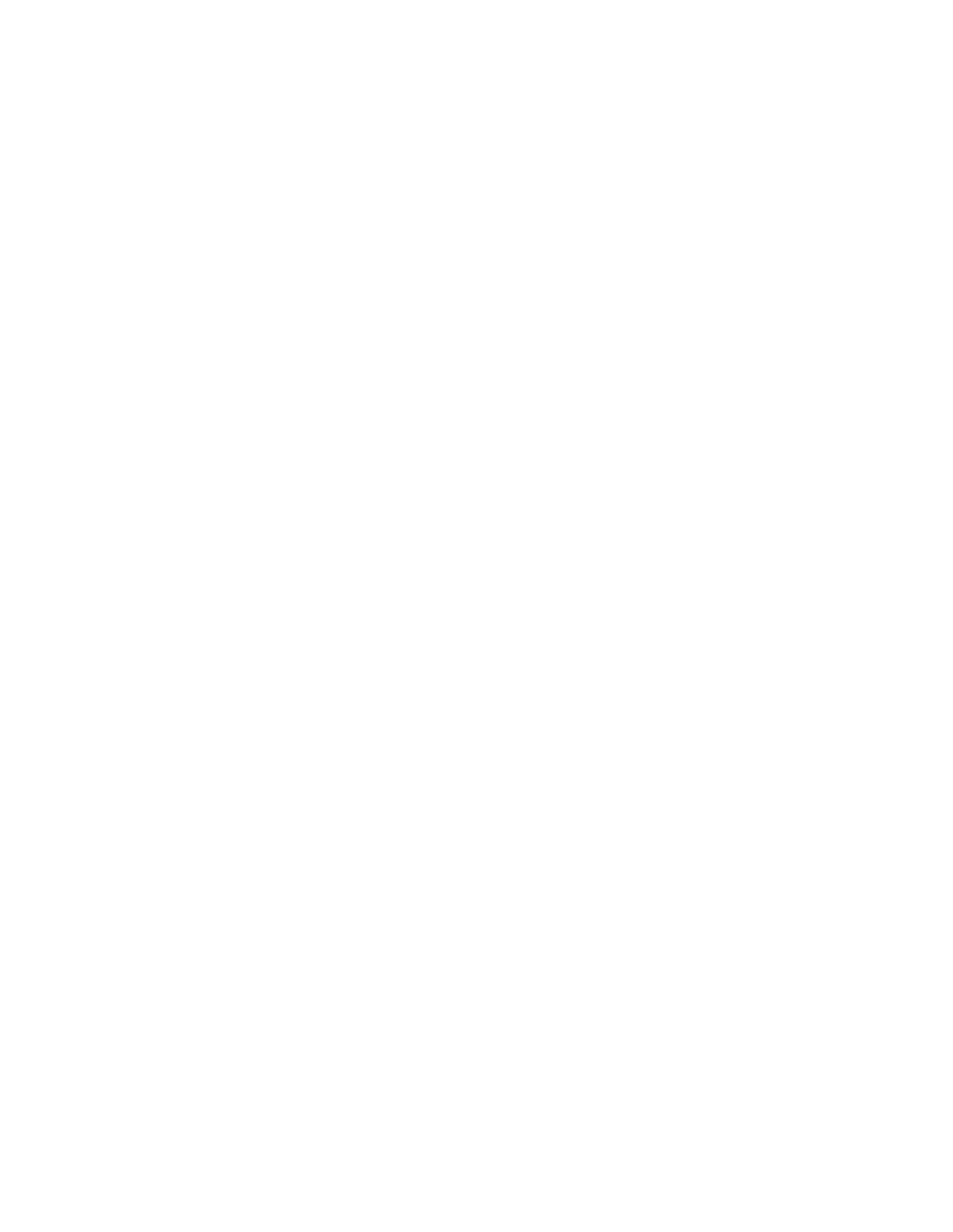#### **Official Scoring/Possession Reference Chart Missouri vs Alabama Period 2 January 22, 2022 at Coleman Coliseum**



#### **Period 2**

<mark>Starters:</mark><br>Missouri: 4 PICKETT,JAVON (G); 5 COLEMAN,JARRON (G); 12 GORDON,DAJUAN (G); 23 BRAZILE,TREVON (F); 24 BROWN,KOBE (F);<br>**Alabama**: 0 GURLEY,NOAH (F); 2 MILES,DARIUS (F); 3 DAVISON,JD (G); 5 SHACKELFORD,JADEN (G);

| <b>Time</b> | <b>VISITORS: Missouri</b>         | <b>Score</b> | <b>Margin</b>   | <b>HOME: Alabama</b>                 |
|-------------|-----------------------------------|--------------|-----------------|--------------------------------------|
| 19:48       |                                   | 38-40        | V <sub>2</sub>  | GOOD! LAYUP by SHACKELFORD, JADEN    |
| 19:34       | GOOD! 3PTR by COLEMAN, JARRON     | 38-43        | V <sub>5</sub>  |                                      |
| 19:17       |                                   | 40-43        | $V_3$           | GOOD! LAYUP by GURLEY, NOAH          |
| 18:57       | GOOD! FT by PICKETT, JAVON        | 40-44        | V <sub>4</sub>  |                                      |
| 18:38       |                                   | 43-44        | V <sub>1</sub>  | GOOD! 3PTR by DAVISON, JD            |
| 18:25       | GOOD! 3PTR by DEGRAY III, RONNIE  | 43-47        | V <sub>4</sub>  |                                      |
| 17:38       | GOOD! 3PTR by GORDON, DAJUAN      | 43-50        | V <sub>7</sub>  |                                      |
| 17:08       | GOOD! LAYUP by DEGRAY III, RONNIE | 43-52        | V <sub>9</sub>  |                                      |
| 16:40       |                                   | 45-52        | V <sub>7</sub>  | GOOD! LAYUP by DAVISON, JD [FB]      |
| 16:10       | GOOD! LAYUP by PICKETT, JAVON     | 45-54        | V <sub>9</sub>  |                                      |
| 15:40       |                                   | 47-54        | V <sub>7</sub>  | GOOD! DUNK by BEDIAKO, CHARLES       |
| 15:20       | GOOD! 3PTR by DEGRAY III, RONNIE  | 47-57        | $V$ 10          |                                      |
| 14:38       | GOOD! 3PTR by COLEMAN, JARRON     | 47-60        | V <sub>13</sub> |                                      |
| 14:23       |                                   | 49-60        | V <sub>11</sub> | GOOD! LAYUP by QUINERLY, JAHVON      |
| 13:54       | GOOD! 3PTR by COLEMAN, JARRON     | 49-63        | V <sub>14</sub> |                                      |
| 13:40       |                                   | 51-63        | V <sub>12</sub> | GOOD! LAYUP by QUINERLY, JAHVON      |
| 12:57       |                                   | 53-63        | $V$ 10          | GOOD! LAYUP by QUINERLY, JAHVON      |
| 12:35       | GOOD! LAYUP by DAVIS, AMARI       | 53-65        | V <sub>12</sub> |                                      |
| 12:20       |                                   | 55-65        | $V$ 10          | GOOD! LAYUP by SHACKELFORD, JADEN    |
| 11:35       |                                   | 56-65        | V <sub>9</sub>  | GOOD! FT by MILES, DARIUS            |
| 10:29       | GOOD! LAYUP by GORDON, DAJUAN     | 56-67        | $V$ 11          |                                      |
| 09:54       |                                   | 58-67        | V <sub>9</sub>  | GOOD! LAYUP by MILES, DARIUS         |
| 09:54       |                                   | 59-67        | V8              | GOOD! FT by MILES, DARIUS            |
| 09:17       | GOOD! LAYUP by DAVIS, AMARI       | 59-69        | $V$ 10          |                                      |
| 09:16       |                                   | 60-69        | V <sub>9</sub>  | GOOD! FT by QUINERLY, JAHVON [FB]    |
| 09:16       |                                   | 61-69        | V8              | GOOD! FT by QUINERLY, JAHVON [FB]    |
| 09:02       |                                   | 63-69        | $V_6$           | GOOD! LAYUP by QUINERLY, JAHVON [FB] |
| 07:30       |                                   | 66-69        | $V_3$           | GOOD! 3PTR by ELLIS, KEON            |
| 07:01       | GOOD! JUMPER by DAVIS, AMARI      | 66-71        | V <sub>5</sub>  |                                      |
| 06:41       |                                   | 67-71        | V <sub>4</sub>  | GOOD! FT by SHACKELFORD, JADEN       |
| 06:41       |                                   | 68-71        | $V_3$           | GOOD! FT by SHACKELFORD, JADEN       |
| 06:00       | GOOD! JUMPER by BROWN, KOBE       | 68-73        | V <sub>5</sub>  |                                      |
| 05:45       |                                   | 71-73        | V <sub>2</sub>  | GOOD! 3PTR by DAVISON, JD            |
| 05:12       |                                   | 73-73        | Τ               | GOOD! LAYUP by QUINERLY, JAHVON [FB] |
| 04:37       |                                   | 75-73        | H <sub>2</sub>  | GOOD! LAYUP by ROJAS, JAMES          |
| 04:00       |                                   | 76-73        | $H_3$           | GOOD! FT by DAVISON, JD              |
| 04:00       |                                   | 77-73        | H 4             | GOOD! FT by DAVISON, JD              |
| 02:53       |                                   | 79-73        | H <sub>6</sub>  | GOOD! LAYUP by ROJAS, JAMES          |
| 01:38       | GOOD! 3PTR by BRAZILE, TREVON     | 79-76        | $H_3$           |                                      |
| 01:27       |                                   | 82-76        | H <sub>6</sub>  | GOOD! 3PTR by SHACKELFORD, JADEN     |
| 01:00       |                                   | 83-76        | H 7             | GOOD! FT by QUINERLY, JAHVON         |
| 00:25       |                                   | 84-76        | H <sub>8</sub>  | GOOD! FT by DAVISON, JD              |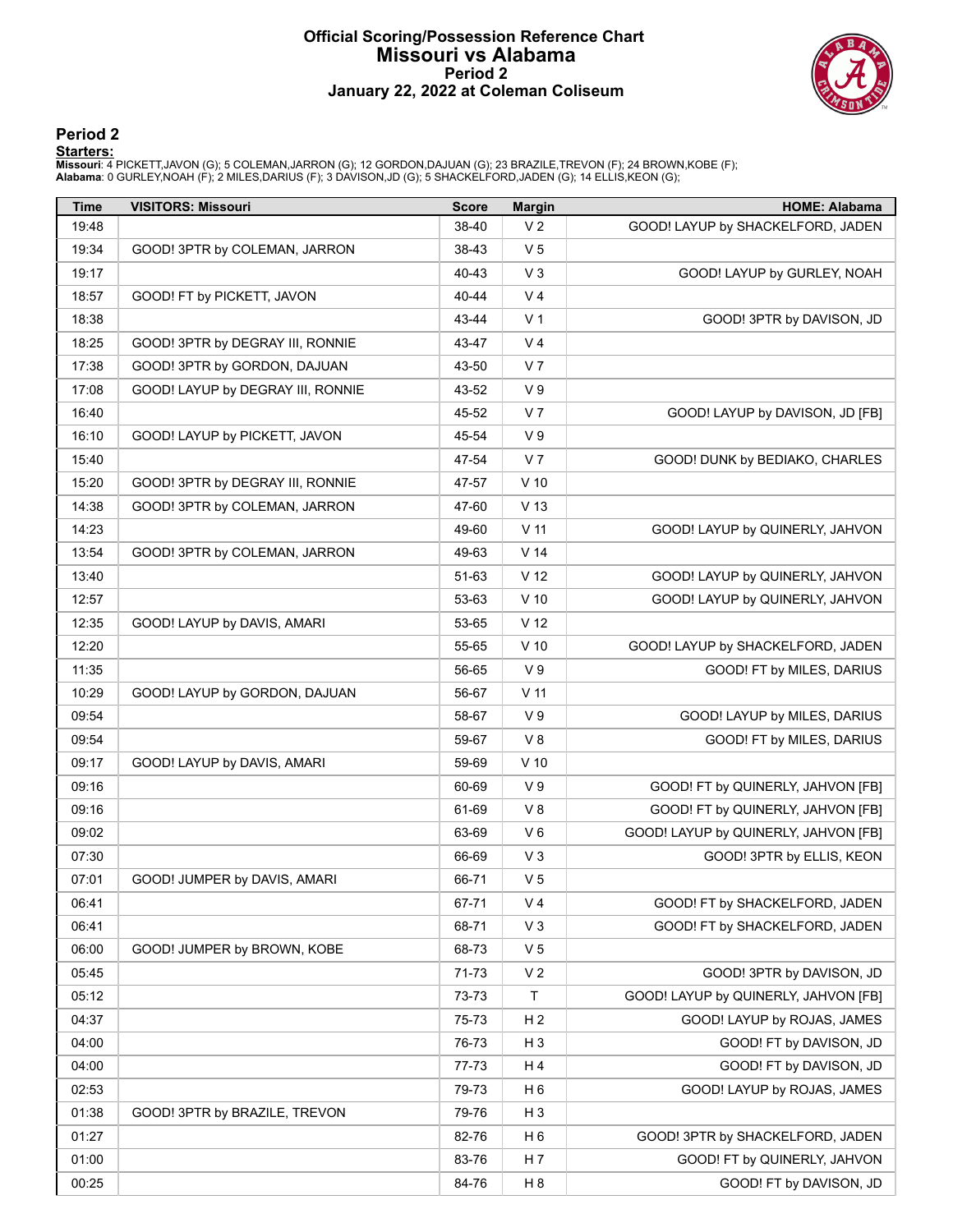| Time  | <b>VISITORS: Missouri</b> | Score | <b>Margin</b> | <b>HOME: Alabama</b>                |
|-------|---------------------------|-------|---------------|-------------------------------------|
| 00:09 |                           | 85-76 | H 9           | GOOD! FT by SHACKELFORD, JADEN [FB] |
| 00:09 |                           | 86-76 | H 10          | GOOD! FT by SHACKELFORD, JADEN [FB] |

**Missouri 76, Alabama 86**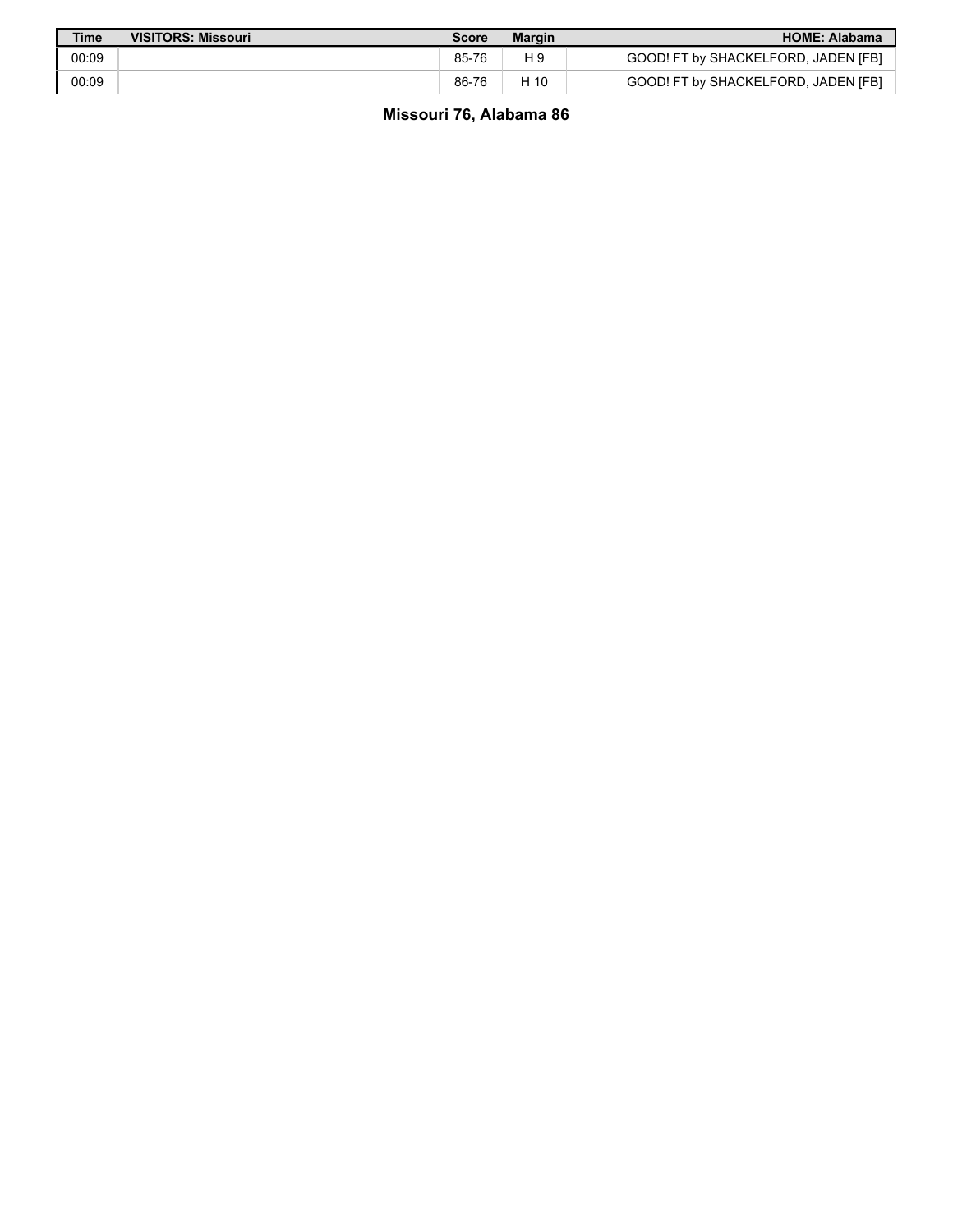#### **Official Substitutions Log Missouri vs Alabama Period 1 January 22, 2022 at Coleman Coliseum**



| <b>VISITORS: Missouri</b>      | Time  | <b>Score</b> | <b>HOME: Alabama</b>        |
|--------------------------------|-------|--------------|-----------------------------|
| 4 PICKETT, JAVON               |       |              | 0 GURLEY, NOAH              |
| 5 COLEMAN, JARRON              |       |              | 2 MILES, DARIUS             |
| 12 GORDON, DAJUAN              |       |              | 3 DAVISON, JD               |
| 23 BRAZILE, TREVON             |       |              | 5 SHACKELFORD, JADEN        |
| 24 BROWN, KOBE                 |       |              | 14 ELLIS, KEON              |
|                                | 18:29 | $5-3$        | SUB OUT: DAVISON, JD        |
|                                | 18:29 |              | SUB IN: QUINERLY, JAHVON    |
|                                | 17:51 | $7-3$        | SUB OUT: MILES, DARIUS      |
|                                | 17:51 |              | SUB IN: HOLT, JUSAUN        |
|                                | 17:10 | $10-3$       | SUB OUT: GURLEY, NOAH       |
|                                | 17:10 |              | SUB IN: ROJAS, JAMES        |
| SUB OUT: 12 GORDON, DAJUAN     | 17:10 |              |                             |
| SUB IN: 1 DAVIS, AMARI         | 17:10 |              |                             |
|                                | 16:30 | $14-3$       | SUB OUT: SHACKELFORD, JADEN |
|                                | 16:30 |              | SUB OUT: ELLIS, KEON        |
|                                | 16:30 |              | SUB IN: DAVISON, JD         |
|                                | 16:30 |              | SUB IN: JOHNSON, BRITTON    |
| SUB OUT: 23 BRAZILE, TREVON    | 16:30 |              |                             |
| SUB IN: 21 DEGRAY III, RONNIE  | 16:30 |              |                             |
| SUB OUT: 5 COLEMAN, JARRON     | 14:28 | $17 - 7$     |                             |
| SUB IN: 12 GORDON, DAJUAN      | 14:28 |              |                             |
| SUB OUT: 21 DEGRAY III, RONNIE | 14:28 |              |                             |
| SUB IN: 23 BRAZILE, TREVON     | 14:28 |              |                             |
|                                | 13:50 | $17 - 7$     | SUB OUT: JOHNSON, BRITTON   |
|                                | 13:50 |              | SUB IN: BEDIAKO, CHARLES    |
| SUB OUT: 1 DAVIS, AMARI        | 13:50 |              |                             |
| SUB IN: 5 COLEMAN, JARRON      | 13:50 |              |                             |
| SUB OUT: 24 BROWN, KOBE        | 13:32 | $17 - 7$     |                             |
| SUB IN: 11 KEITA, YAYA         | 13:32 |              |                             |
|                                | 12:15 | $19 - 7$     | SUB OUT: HOLT, JUSAUN       |
|                                | 12:15 |              | SUB IN: ELLIS, KEON         |
| SUB OUT: 23 BRAZILE, TREVON    | 12:15 |              |                             |
| SUB IN: 24 BROWN, KOBE         | 12:15 |              |                             |
| SUB OUT: 4 PICKETT, JAVON      | 12:15 |              |                             |
| SUB IN: 1 DAVIS, AMARI         | 12:15 |              |                             |
|                                | 12:00 | $19 - 7$     | SUB OUT: ROJAS, JAMES       |
|                                | 12:00 |              | SUB IN: GURLEY, NOAH        |
|                                | 10:09 | $23 - 12$    | SUB OUT: GURLEY, NOAH       |
|                                | 10:09 |              | SUB OUT: QUINERLY, JAHVON   |
|                                | 10:09 |              | SUB IN: MILES, DARIUS       |
|                                | 10:09 |              | SUB IN: SHACKELFORD, JADEN  |
| SUB OUT: 1 DAVIS, AMARI        | 10:09 |              |                             |
| SUB OUT: 11 KEITA, YAYA        | 10:09 |              |                             |
| SUB IN: 4 PICKETT, JAVON       | 10:09 |              |                             |
| SUB IN: 23 BRAZILE, TREVON     | 10:09 |              |                             |
|                                | 09:00 | $25 - 14$    | SUB OUT: DAVISON, JD        |
|                                | 09:00 |              | SUB IN: QUINERLY, JAHVON    |
|                                | 09:00 |              | SUB OUT: BEDIAKO, CHARLES   |
|                                | 09:00 |              | SUB IN: HOLT, JUSAUN        |
| SUB OUT: 5 COLEMAN, JARRON     | 08:18 | $25 - 15$    |                             |
| SUB OUT: 23 BRAZILE, TREVON    | 08:18 |              |                             |
| SUB IN: 1 DAVIS, AMARI         | 08:18 |              |                             |
| SUB IN: 21 DEGRAY III, RONNIE  | 08:18 |              |                             |
|                                | 07:44 | $25-19$      | SUB OUT: HOLT, JUSAUN       |
|                                | 07:44 |              | SUB IN: GURLEY, NOAH        |
| SUB OUT: 12 GORDON, DAJUAN     | 07:31 | $25-19$      |                             |
| SUB OUT: 21 DEGRAY III, RONNIE | 07:31 |              |                             |
| SUB IN: 5 COLEMAN, JARRON      | 07:31 |              |                             |
| SUB IN: 23 BRAZILE, TREVON     | 07:31 |              |                             |
|                                | 05:44 | 25-24        | SUB OUT: MILES, DARIUS      |
|                                | 05:44 |              | SUB IN: DAVISON, JD         |
| SUB OUT: 23 BRAZILE, TREVON    | 05:44 |              |                             |
| SUB IN: 12 GORDON, DAJUAN      | 05:44 |              |                             |
| SUB OUT: 12 GORDON, DAJUAN     | 01:46 | 34-32        |                             |
|                                | 01:46 |              |                             |
| SUB IN: 13 BROWN, KALEB        | 00:01 | 40-36        | SUB OUT: QUINERLY, JAHVON   |
|                                | 00:01 |              | SUB IN: BEDIAKO, CHARLES    |
| SUB OUT: 13 BROWN, KALEB       | 00:01 |              |                             |
| SUB IN: 23 BRAZILE, TREVON     | 00:01 |              |                             |
|                                |       |              |                             |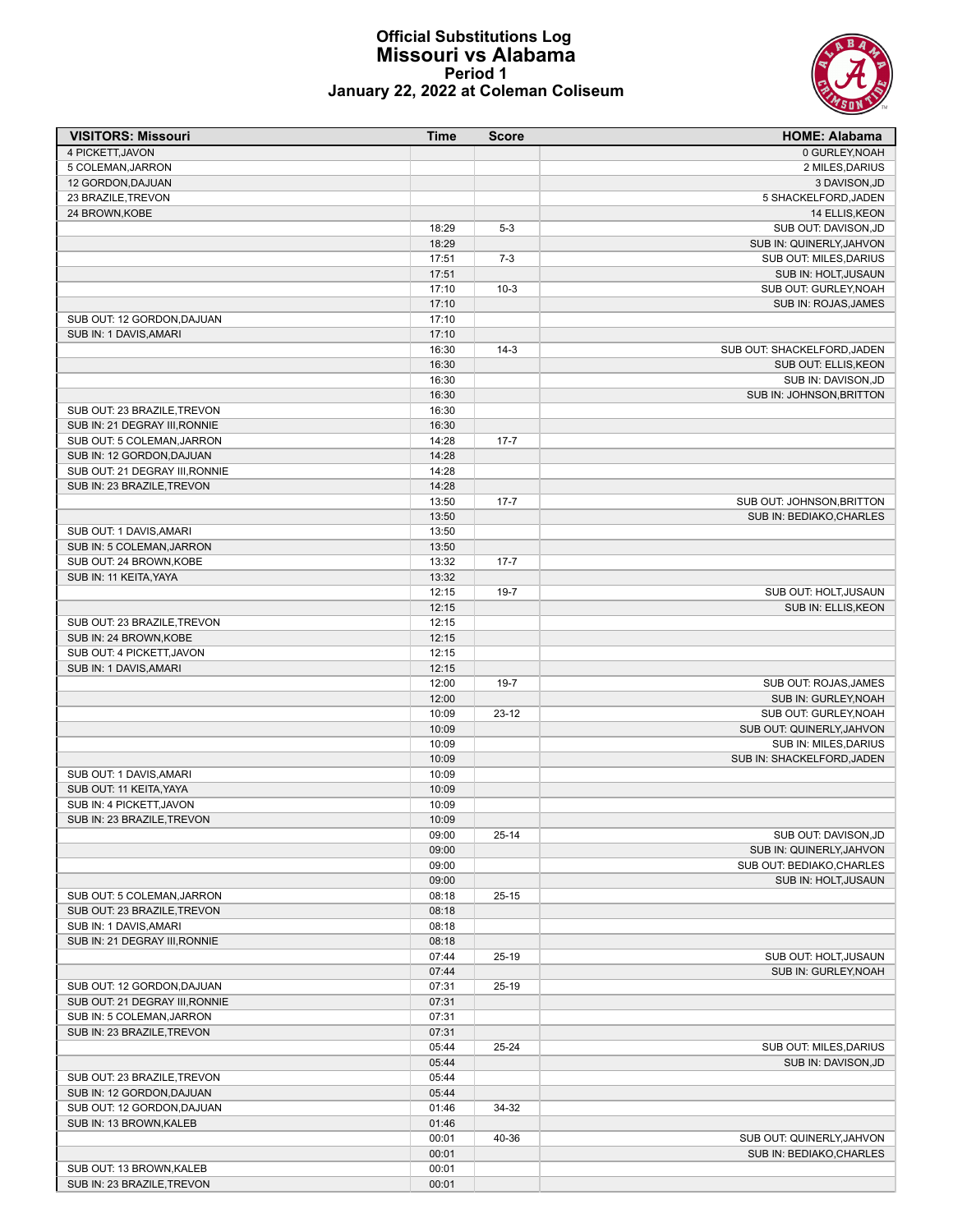**Missouri 40, Alabama 36**